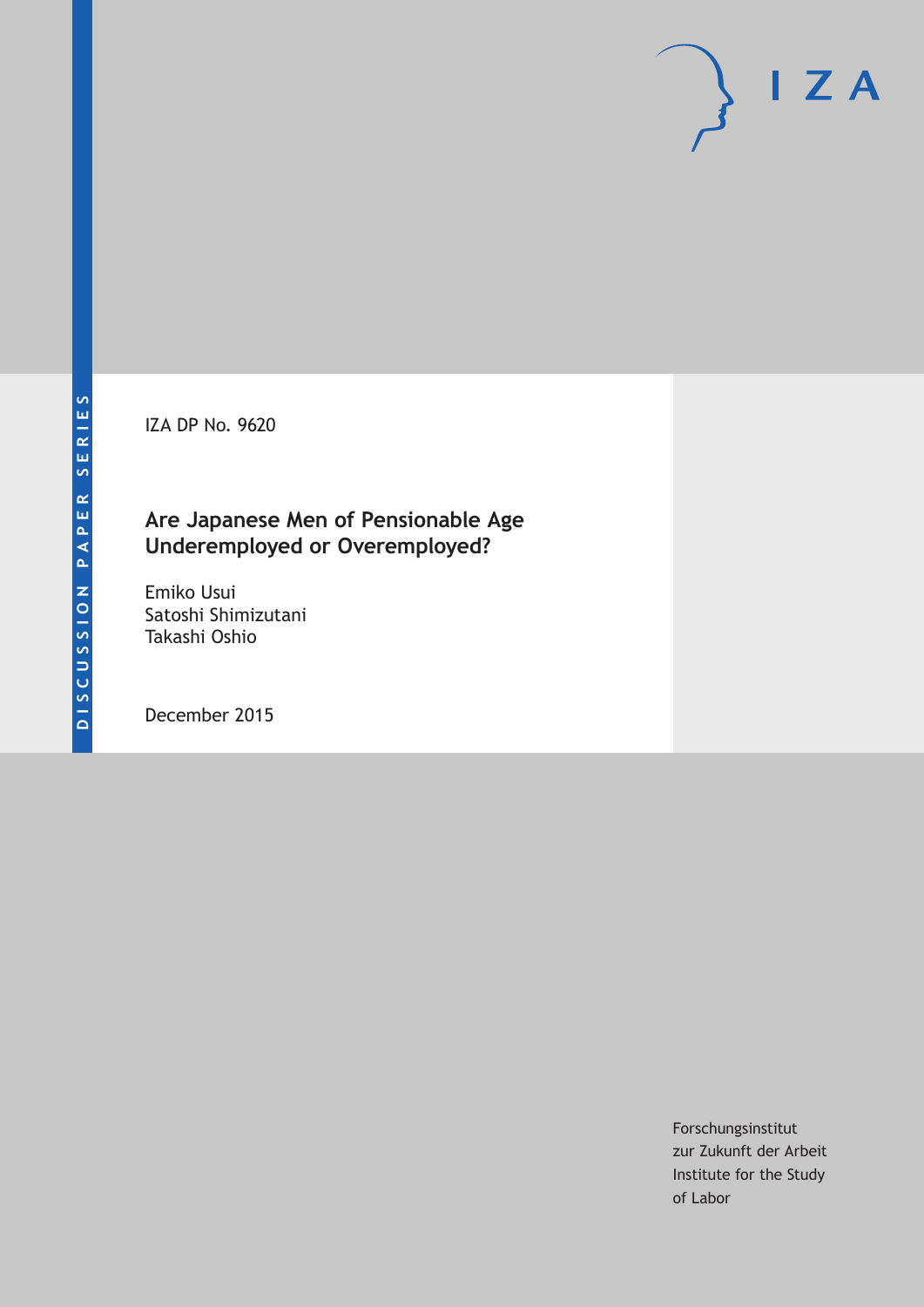# **Are Japanese Men of Pensionable Age Underemployed or Overemployed?**

### **Emiko Usui**

*Hitotsubashi University and IZA* 

### **Satoshi Shimizutani**

*Institute for International Policy Studies* 

### **Takashi Oshio**

*Hitotsubashi University*

Discussion Paper No. 9620 December 2015

IZA

P.O. Box 7240 53072 Bonn **Germany** 

Phone: +49-228-3894-0 Fax: +49-228-3894-180 E-mail: iza@iza.org

Any opinions expressed here are those of the author(s) and not those of IZA. Research published in this series may include views on policy, but the institute itself takes no institutional policy positions. The IZA research network is committed to the IZA Guiding Principles of Research Integrity.

The Institute for the Study of Labor (IZA) in Bonn is a local and virtual international research center and a place of communication between science, politics and business. IZA is an independent nonprofit organization supported by Deutsche Post Foundation. The center is associated with the University of Bonn and offers a stimulating research environment through its international network, workshops and conferences, data service, project support, research visits and doctoral program. IZA engages in (i) original and internationally competitive research in all fields of labor economics, (ii) development of policy concepts, and (iii) dissemination of research results and concepts to the interested public.

IZA Discussion Papers often represent preliminary work and are circulated to encourage discussion. Citation of such a paper should account for its provisional character. A revised version may be available directly from the author.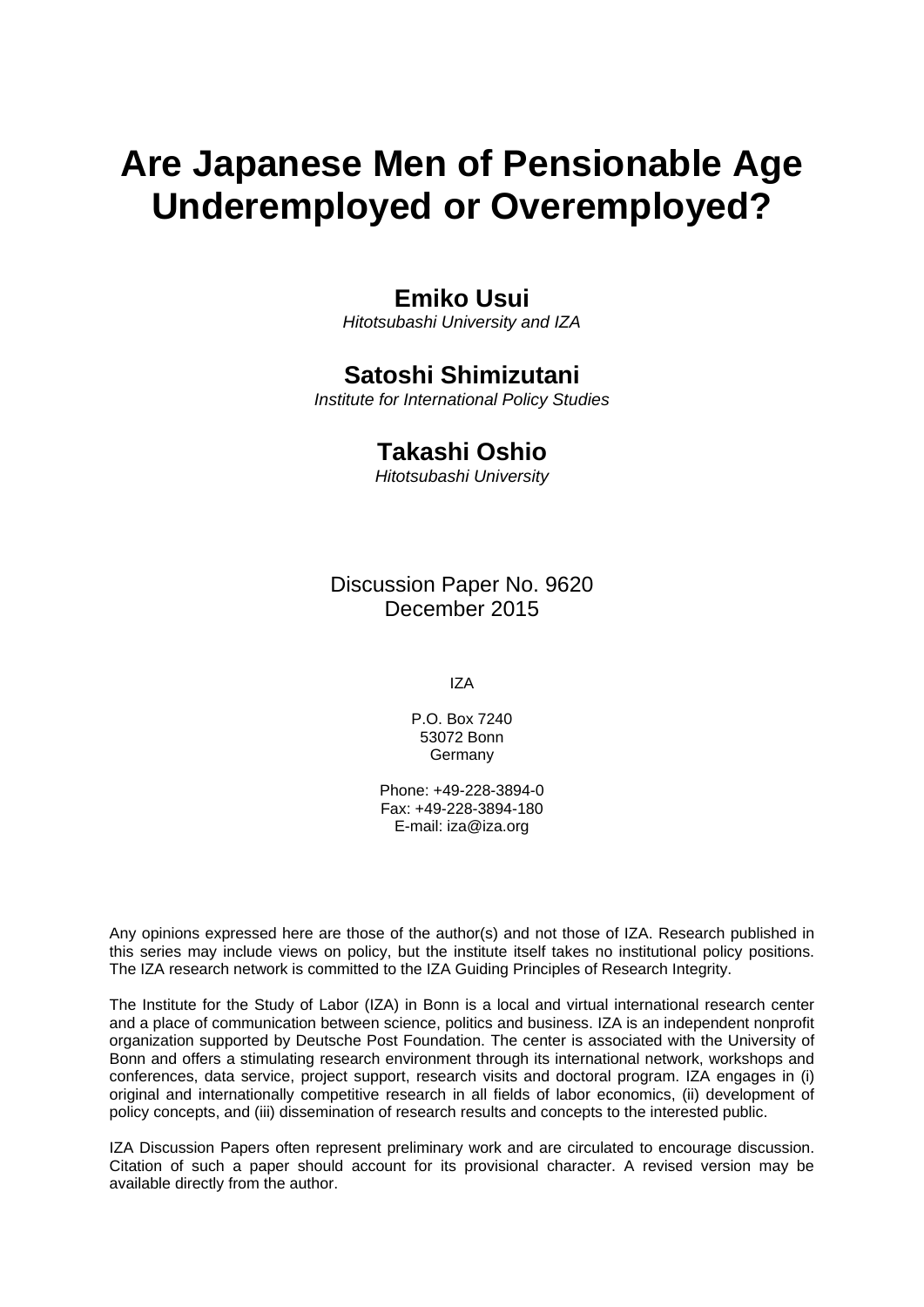IZA Discussion Paper No. 9620 December 2015

## **ABSTRACT**

### **Are Japanese Men of Pensionable Age Underemployed or Overemployed?\***

We investigate how Japanese men aged 60-74 adjust their workforce attachment after beginning to receive a public pension. Men who were employees at age 54 gradually move to part-time work or retire after beginning to receive pension benefits; those who continue working are more likely to be underemployed. Men self-employed at age 54, however, neither retire nor reduce their working hours even after beginning to receive pension benefits; these men are more likely to be overemployed. In contrast, U.S. men retire or move to part-time when they first claim Social Security; those who continue working as employees after Social Security starts are unlikely to be either over- or underemployed. Therefore, unlike U.S. men, Japanese men are not choosing the optimal pensionable age and labor hours to maximize their intertemporal utility.

JEL Classification: J26, I10, H55

Keywords: Japanese Study on Aging and Retirement (JSTAR), pension benefits, Health and Retirement Study (HRS), work hours, hours constraints, Japan

Corresponding author:

 $\overline{\phantom{a}}$ 

Emiko Usui Institute of Economic Research Hitotsubashi University Kunitachi, 186-8603 Tokyo Japan E-mail: usui@ier.hit-u.ac.jp

<sup>\*</sup> For their helpful comments and suggestions, we would like to thank an anonymous referee, as well as Mitsuhiro Fukao, Michael Hurd, Hidehiko Ichimura, Italo López García, Tsunao Okumura, Tadashi Sakai, Kimiko Terai, the participants in RAND International Comparisons Workshop, RIETI/JER Workshop, Trans-Pacific Labor Seminar, annual conference of Japan Health Economics Association, and seminar participants in Keio University. This research is supported by JSPS grant 15H03343 and 15H05692.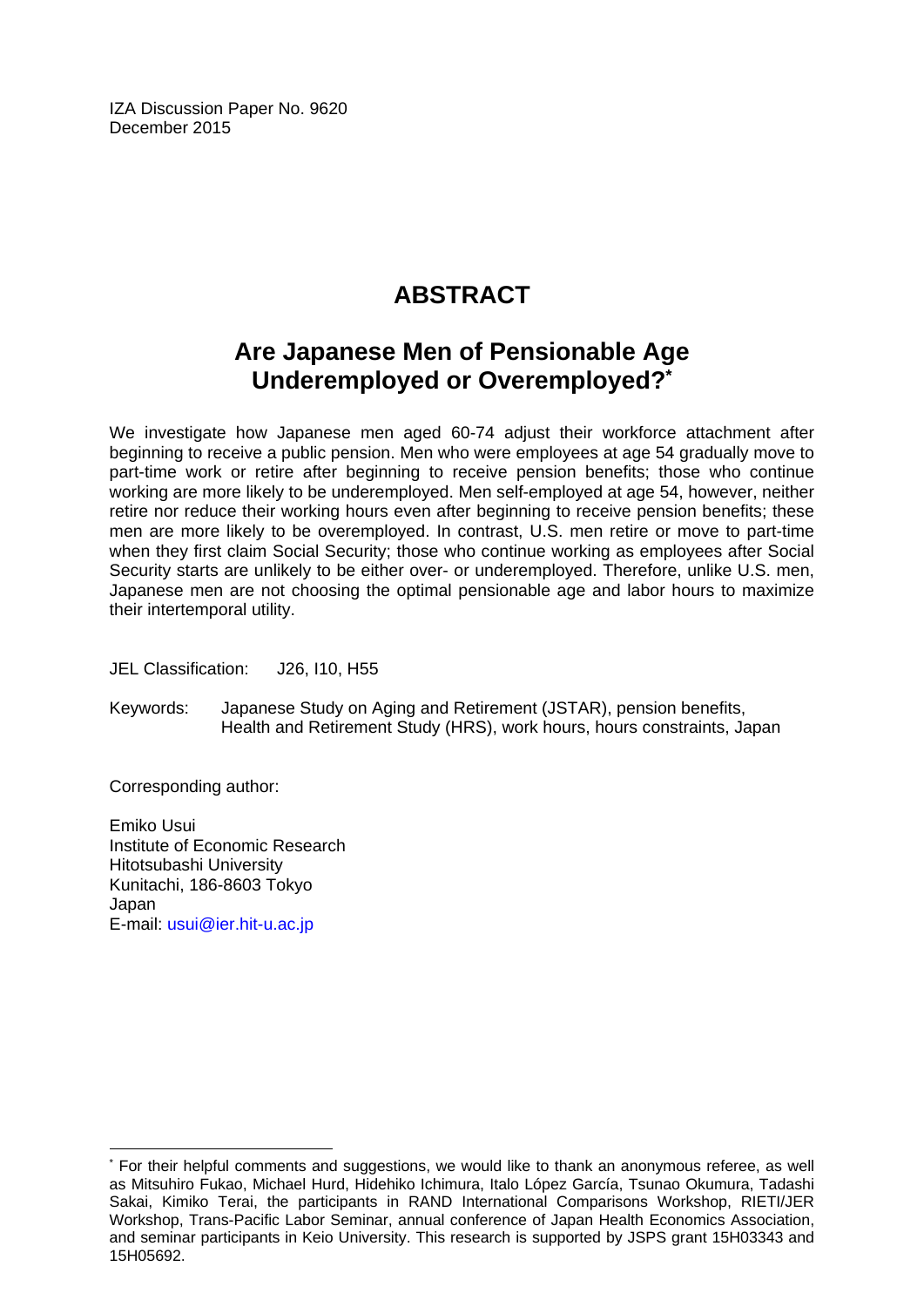#### **1. Introduction**

1

Most Japanese men, approximately 90 percent, have high labor-force attachment until they reach age 60, according to the Population Census of Japan (2010). They gradually move from the labor force to retirement throughout their 60s, and approximately 75 percent are out of the labor force at age 75. Recently, Usui, Shimizutani, and Oshio (2015) found substantial work capacity among men over age 60: 16.0 percent, 40.2 percent, and 56.0 percent of men in the age groups of 60–64, 65–69, and 70–74 years, respectively, could potentially move from retirement to work, assuming that the relationship between their health and their employment status remains unchanged from that which held in their  $50s<sup>1</sup>$ . These results suggest that changes in men's work status from age 60 to 74, as they move from work to retirement, are not fully attributable to deteriorating health conditions, partly because their health declines slowly and does not deteriorate significantly throughout their 60s.

In this paper, we examine why men from ages 60 to 74 move from full-time to part-time status or retirement even when their health status does not necessarily require them to do so. Because working arrangements in Japan may create substantial differences between salaried workers and the self-employed, we divide the sample into two groups: those who had salaried jobs at age 54 and those who were self-employed at age 54. Specifically, those men who have salaried jobs in their 50s tend to work in jobs subject to mandatory retirement, and therefore, they often leave their jobs because of mandatory retirement and find new jobs if they wish to continue working (Clark and Ogawa, 1997; Shimizutani and Oshio, 2010). Furthermore, this group of workers is often covered by Employees' Pension Insurance (EPI), whose benefits consist of both flat-rate and earnings-related components. Meanwhile, those who are self-employed in their 50s are not

<sup>&</sup>lt;sup>1</sup> Usui, Shimizutani, and Oshio (2015) estimate the elderly's work capacity (the ability to work based on their health) using the method of Cutler, Meara, and Richands-Shubik (2012). Usui, Shimizutani, and Oshio (2015) first estimate the association between health and employment among those aged from 51 to 54. Then, based on the estimated associations, they project employment among those over age 55 to assess how much the observed decline in labor force participation can be explained by deteriorating health.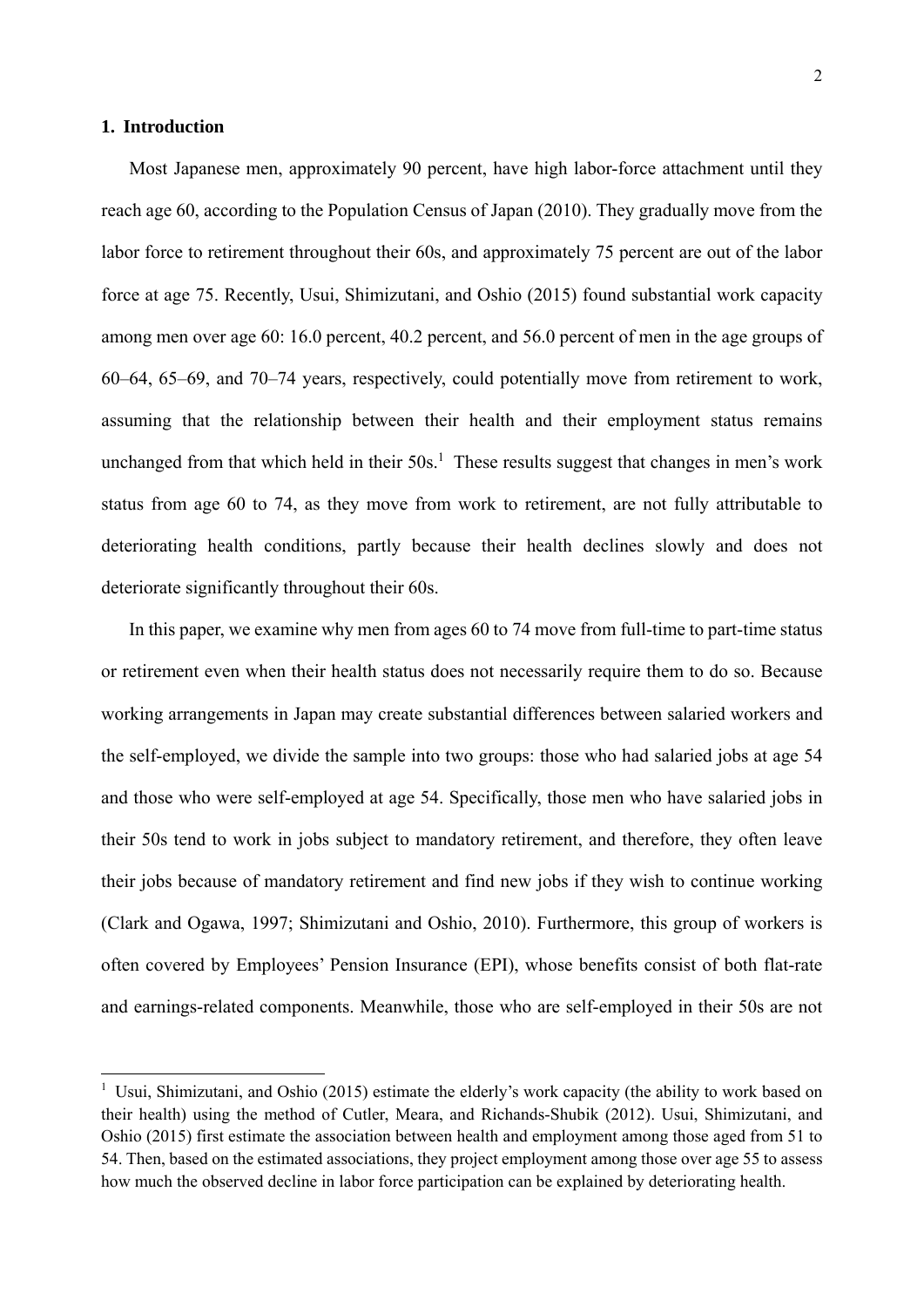subject to mandatory retirement and are not obliged to change employers during their 60s. In terms of pensions, most of these men are eligible to receive National Pension Insurance (NPI) benefits, which consist only of the flat-rate component and are thus less generous than EPI benefits.

We use data from the Japanese Study of Aging and Retirement (JSTAR), which covers a wide range of information about the economic, social, and health status of middle-aged and older adults. We also compare our results with U.S. data using the Health and Retirement Study (HRS), which provides data comparable with Japanese data, along with information on the two countries' very different systems regarding work opportunities for those over age 60 and their social security arrangements.

Using the JSTAR, we find substantial differences in work and retirement behaviors between Japanese men who had salaried jobs at age 54 and those who were self-employed at age 54. Among the men who were employees at age 54, those who expect to receive greater public pension benefits in the future or those who are already doing so are more likely to retire or work part-time than to work full-time. We also find that these men gradually move from full-time employment to part-time employment or retirement after they begin to receive pension benefits. For those who work after they begin to receive pension benefits, the hours worked per week gradually decline. Meanwhile, among the men who were self-employed at age 54, their decisions to move from fulltime employment to part-time employment or retirement are more likely to be associated with their deteriorating health than with the amount of their (expected) public pension benefits. Furthermore, there is no significant change in their employment status or their working hours hours worked per week and weeks worked per year—before and after they begin to receive pension benefits. Therefore, these workers remain in the labor force even after they begin to receive pension benefits.

In contrast, our analysis using the HRS shows that just after beginning to receive Social Security, U.S. men—especially white men—exhibit abrupt changes from full-time employment to part-time employment or retirement and, as a result, abrupt changes in hours worked. Therefore,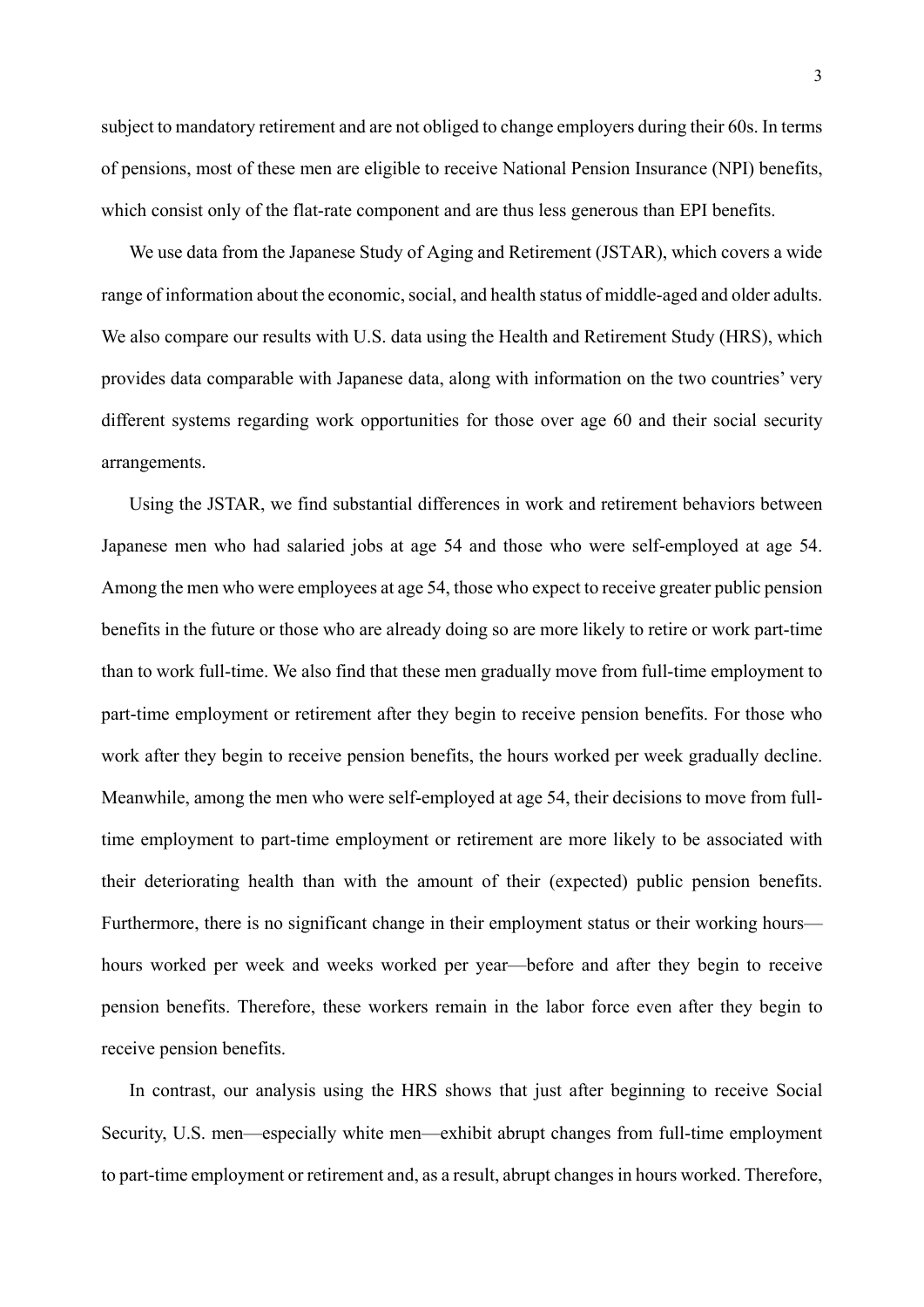for U.S. men, the decision to receive Social Security coincides with their decision to retire or reduce their working hours. This finding is in sharp contrast to (1) Japanese men who had salaried jobs at age 54, whose working hours after they began to receive public pension gradually declined, and (2) Japanese men who were self-employed at age 54, who did not change their work status or working hours even after they began to receive pension benefits.

According to the models of the intertemporal substitution of the labor supply, rational, forward-looking individuals choose their labor hours for the present and future and choose their pensionable ages to maximize their intertemporal lifetime utility. Because individuals optimally choose hours worked, under this model, individuals are not likely to report either over- or underemployment after they begin to receive pension benefits compared with their reporting before they began receiving pension benefits.<sup>2</sup> We find that among Japanese men who had salaried jobs at age 54, those who work after they begin to receive pension benefits are more likely to report underemployment. In contrast, among Japanese men who were self-employed at age 54, those who work after they begin to receive pension benefits are more likely to report overemployment. These results are different from those from the HRS, which indicate that U.S. men who work as employees are less likely to report either overemployment or underemployment after they begin to receive Social Security. Therefore, whereas U.S. men adjust their employment status and working hours and are more satisfied with their hours worked when they begin to claim Social Security, Japanese men appear to have difficulty choosing optimal pensionable ages and labor hours to maximize their lifetime utility.

#### **2. Overview of the Public Pension Scheme in Japan**

-

We begin by providing an overview of the public pension scheme in Japan. The public oldage pension scheme in Japan is composed of three plans: (1) National Pension Insurance (NPI,

<sup>&</sup>lt;sup>2</sup> However, empirical studies have observed that many employees are not perfectly matched to jobs with their desired working hours, and that those who report dissatisfaction with their hours change employers to work in jobs that are more in line with their preferred hours (Altonji and Paxson, 1988; 1992; Kahn and Lang, 1991, 1995; Lang and Kahn, 2001).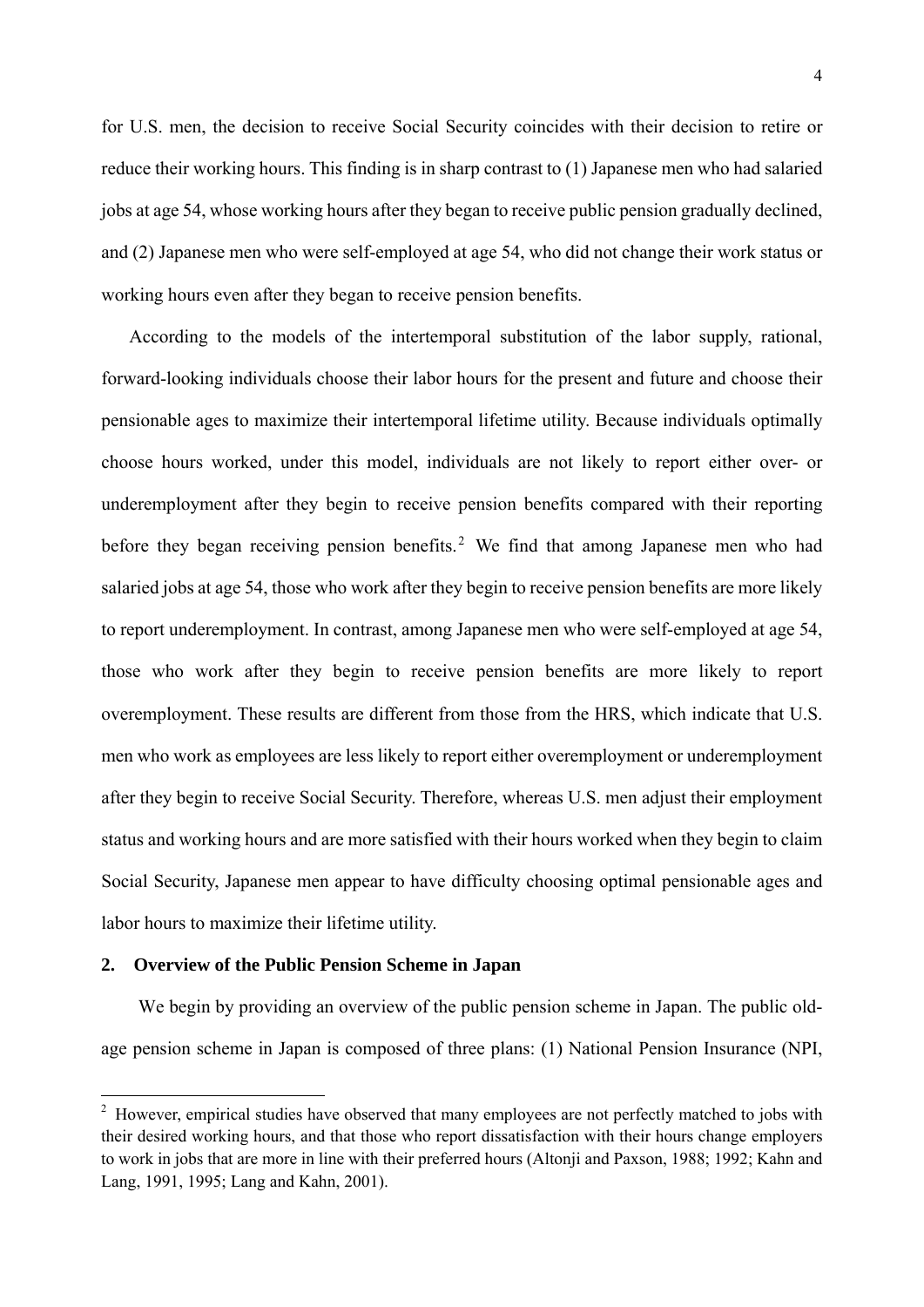*Kokumin Nenkin*) for self-employed workers and non-employed people; (2) Employees' Pension Insurance (EPI, *Kosei Nenkin*) for those employed by private companies that regularly employ 5 workers or more; and (3) Mutual Aid Insurance (MAI, *Kyosai Nenkin*) for those employed in the public sector and private schools. In 2007, the NPI, EPI, and MAI covered 45.5 percent, 48.0 percent, and 6.5 percent, respectively, of the population insured by public pension programs (Oshio, Oishi, and Shimizutani, 2011). Because the MAI has almost the same benefit scheme as the EPI, the MAI and the EPI are combined in the JSTAR questionnaire. The NPI consists only of a flat-rate benefit (the so-called Old-Age Basic Pension, *Rorei Kiso Nenkin*), whereas the EPI consists of an "earnings-related pension" in addition to the flat-rate "Old-Age Basic Pension" provided by the NPI system.

The normal pensionable age for the NPI is 65. NPI beneficiaries can start to receive NPI benefits either earlier (*Kuriage*) or later (*Kurisage*) than the normal pensionable ages, with the pension benefits adjusted actuarially. In the JSTAR sample, among men aged 60 to 64 who are eligible to receive NPI benefits, 40.6 percent are already receiving them.<sup>3</sup> However, it is rare for a man to begin to claim benefits later than the normal pensionable age.

For EPI beneficiaries, the pensionable ages for flat-rate and earnings-related benefits, both of which were set in 1973 at age 60 for men, have been scheduled to be raised to age 65. In the first stage, the pensionable age for flat-rate benefits was raised one year every three years from 2001 to 2013, when it reached age 65. In the second stage, the pensionable age for earnings-related benefits is planned to rise by one year every three years from 2013 to 2025, when it will reach age 65.4

<sup>&</sup>lt;sup>3</sup> The statistics from the Ministry of Health, Labour and Welfare (2007) indicate that more than 40 percent of NPI beneficiaries begin to claim benefits between ages 60 and 64.

<sup>&</sup>lt;sup>4</sup> To provide stable employment for those in their early 60s who would no longer be eligible for the flatrate EPI because the pensionable age had been raised, the government passed the Law Concerning the Stabilization of Employment of Older Persons in 2004. This law requires companies to extend employment up to the pensionable age; thus, it obligates companies to gradually raise the mandatory retirement age or to keep employing workers from 60 to 65 by introducing a continued employment system or to abolish mandatory retirement altogether.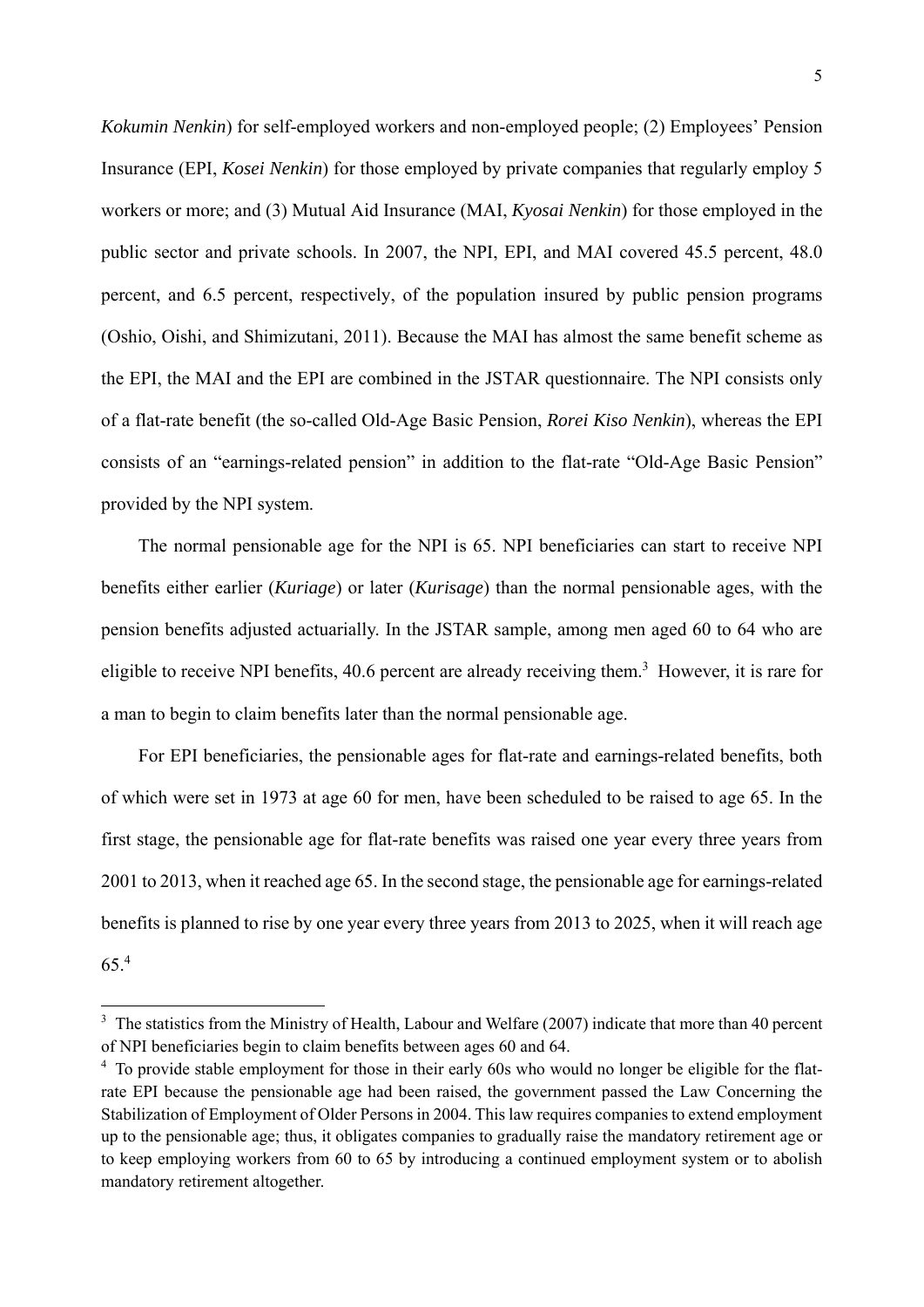Similar to NPI beneficiaries, EPI beneficiaries can start to claim EPI benefits either earlier or later than the normal pensionable age. In the JSTAR sample, among men aged from 60 to 64 who are eligible to receive EPI benefits, 72.0 percent are already receiving them.<sup>5</sup> If EPI recipients keep working after reaching the pensionable age, an earnings test for pension benefits is used to reduce their pension benefits if earnings exceed specified amounts (*Zaishoku Rorei Nenkin*).6

The Old-Age, Survivors, and Disability Insurance (OASDI), which corresponds to Social Security benefits in the United States, has similar programs for earlier/later claiming, but the earnings test for Social Security beneficiaries who reached the full retirement age was eliminated in 2000.

#### **3. Data**

-

The data used in this study are from the JSTAR, which is designed and conducted jointly by the Research Institute of Economy, Trade, and Industry (RIETI), Hitotsubashi University, and the University of Tokyo. The JSTAR is Japan's first globally comparable panel data survey of the elderly. Its design is similar to that of the HRS in the U.S., the Survey of Health, Ageing and Retirement in Europe (SHARE), and the English Longitudinal Study of Ageing (ELSA). The JSTAR covers a wide range of information, including the economic, social, and health conditions

<sup>&</sup>lt;sup>5</sup> More than 60 percent of EPI beneficiaries start to claim pension benefits between ages 60 and 64 (Ministry of Health, Labour and Welfare, 2007). Because government statistics are not available for the proportion of MAI beneficiaries who begin to claim MAI benefits, we cannot make a comparison between the JSTAR sample and government statistics.

<sup>&</sup>lt;sup>6</sup> In the JSTAR sample, among those who work while receiving a public pension, 34.4 percent report that their earnings are above the exemption amount, such that their pension benefits are reduced; 48.2 percent report that their earnings are below the exemption amount, such that their pension benefits are not affected; and 16.5 percent report that they do not know whether their pension benefits are affected. The 48.2 percent whose earnings are below the exemption amount consist of a mix of two groups: (1) those who choose their labor hours optimally, and (2) those who are "underemployed" (because they would like to work more but cannot do so under the earnings test for public pensions). Among the 48.2 percent, there appears to be no bunching around the annual labor income of 3,360,000 yen (the threshold at which benefits begin to be partially reduced); therefore, those who are "underemployed" may not constitute a significant portion of this group.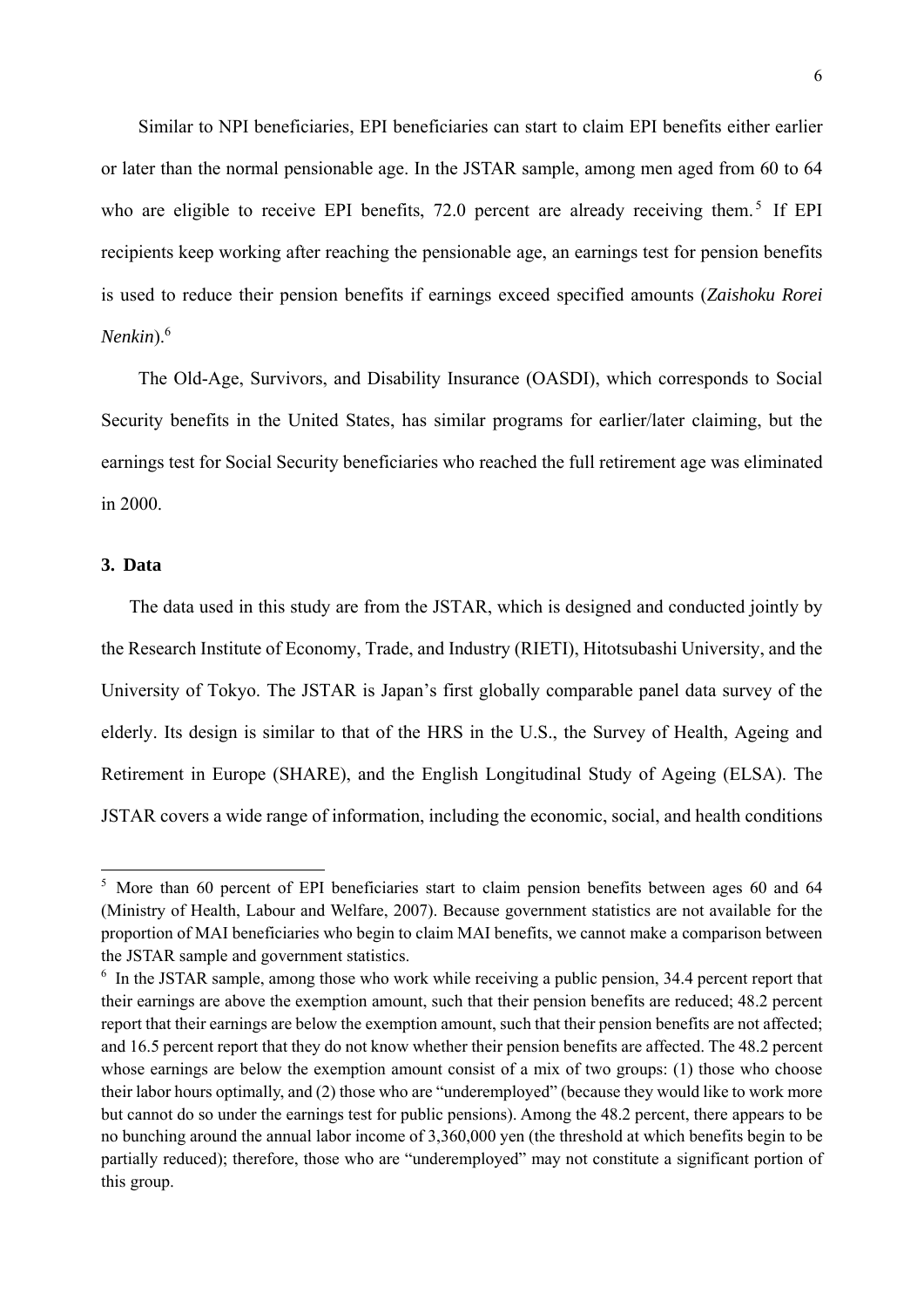of middle-aged and older adults. A detailed description of the survey's design and sample methodology can be found in Ichimura, Hashimoto, and Shimizutani (2009).

The individuals in the baseline JSTAR sample were between ages 50 and 75. The baseline sample (hereafter referred to as "Baseline Sample 1") was surveyed in 2007 from among people who lived in the following five municipalities in Japan: (1) Takikawa City in Hokkaido Prefecture, (2) Sendai City in Miyagi Prefecture, (3) Adachi Ward in the Tokyo metropolis, (4) Kanazawa City in Ishikawa Prefecture, and (5) Shirakawa Town in Gifu Prefecture. The JSTAR expanded the sample (hereafter, "Baseline Sample 2") by adding those who lived in Naha City in Okinawa Prefecture in 2008 and those who lived in Tosu City in Saga Prefecture in 2009. In 2011, those who lived in Chofu City in the Tokyo metropolis, Tondabayashi City in Osaka Prefecture, and Hiroshima City in Hiroshima Prefecture were also added to the JSTAR (yielding "Baseline Sample 3").<sup>7</sup> The response rate in the baseline sample was near 60 percent, and the sample comprised a total of 7,723 participants. The second wave of data collection for Baseline Sample 1 was conducted in 2009, and that for Baseline Sample 2 was conducted in 2011. The third wave of data collection for Baseline Sample 1 was also conducted in 2011.

In the analysis, we restrict the data to male respondents from ages 60 to 74. We separate the respondents by the jobs they held at age 54 into (1) those who had salaried jobs and (2) those who were self-employed. As for the respondents' employment history, the JSTAR asks respondents about their jobs at age 54, under the assumption that it is a reasonable indicator of respondents' careers before their mid-50s.<sup>8</sup> In Japan, those who have salaried jobs in their 50s tend to be subject

-

 $<sup>7</sup>$  The JSTAR is not a probabilistic national sampling, but within the ten cities, the researchers selected a</sup> probabilistic sample for each site.

<sup>&</sup>lt;sup>8</sup> There may be a concern that men around the age of 54 may choose to move from salaried jobs to selfemployment, hoping to secure a job that they can continue to hold even after mandatory retirement; in such a case, those who expect to have greater labor force attachment after mandatory retirement are more likely to choose to be self-employed at age 54. However, the number of those who move to self-employment during their 50s is smaller than those who do so in their early 60s. In particular, among those who had salaried jobs during their 50s, only 2.6 percent have moved to self-employment two years later, while among those who had salaried jobs between the ages of 60 and 64, 5.1 percent have moved to selfemployment two years later. Moreover, the main reason why some people in their 50s move from salaried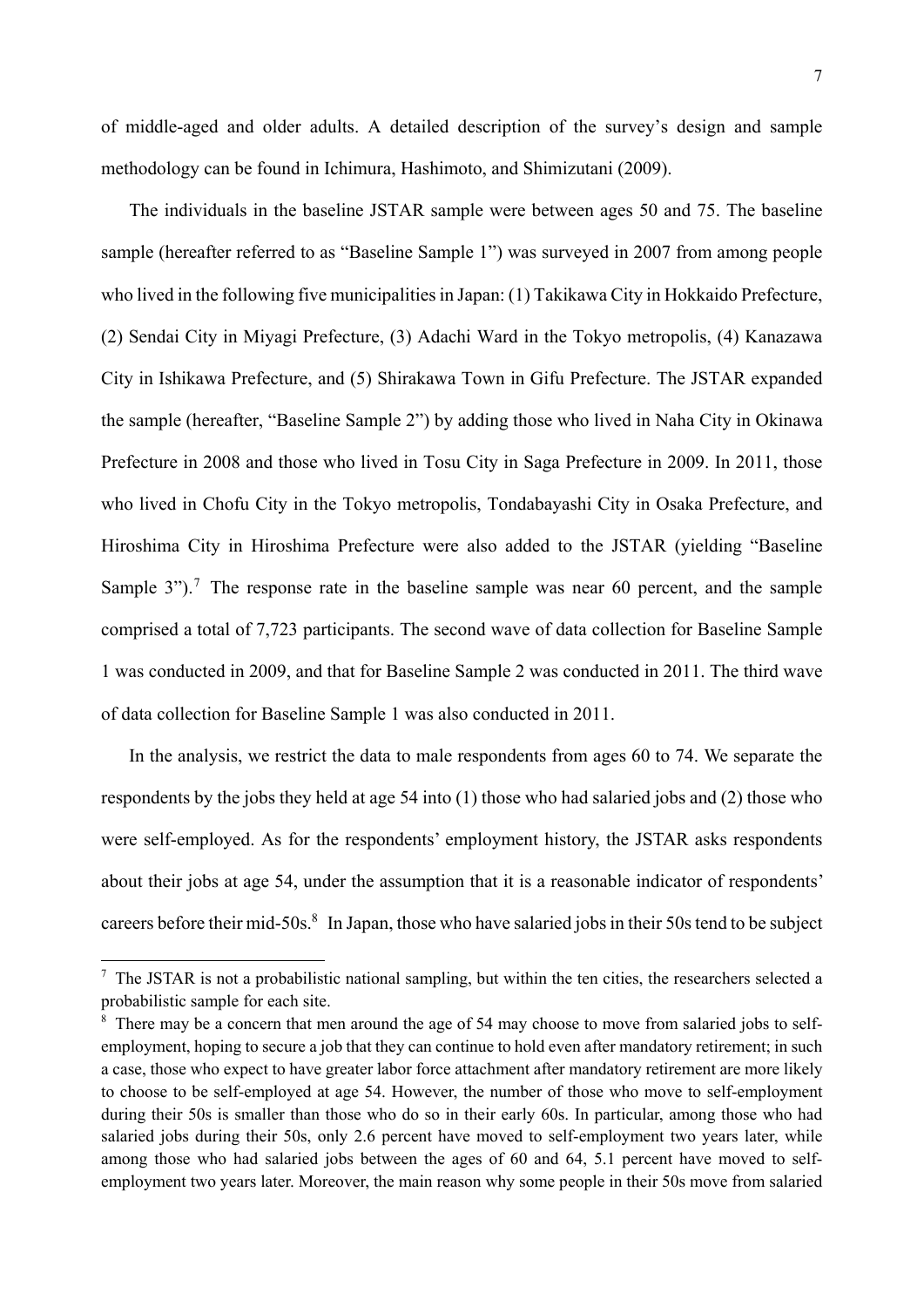to mandatory retirement arrangements. After mandatory retirement—which often comes between the ages of 60 and 65—workers need to find new employment if they want to continue working. Meanwhile, those who are self-employed are not under mandatory retirement arrangements and are therefore not obliged to change employers during their 60s.

In the JSTAR sample used in this paper, 2,513 men held salaried jobs at age 54, and 885 men were self-employed at age 54; hence, approximately one-fourth of the men in the sample were self-employed at age 54.

For comparison, we use the HRS, a biennial survey of the U.S. population over age 50. The original HRS cohort was first interviewed in 1992 for a nationally representative sample of individuals born between 1931 and 1941. We use cohorts that entered the HRS in 1998 and 2004, and we use data from the first to the eleventh waves, through 2012. Similar to our procedure for the JSTAR, for the HRS we restrict the sample to men between ages 60 and 74. In the HRS, the questions on hours constraints (which we use to construct indicators for overemployment and underemployment) were not presented to those who were self-employed at the time of the interview. Therefore, for the analysis of work hours and hours constraints using the HRS sample, self-employed individuals are excluded. Ultimately, using the U.S. data, we make a rough comparison between U.S. men and Japanese men who had salaried jobs at age 54 in the JSTAR sample. In the HRS sample, there are 8,214 white men and 1,507 black men. Appendix Table 1 provides the characteristics of the JSTAR and HRS samples.

#### **4. Descriptive statistics**

-

Figure 1 displays the distribution of employment status by age for Japanese men and U.S. men. For Japanese men who had salaried jobs at age 54, Panel A uses the first wave of the baseline

jobs to self-employment may be entrepreneurial motivations: aiming for higher income and/or as a response to dismissal from a salaried job. In their early 50s, salaried workers in Japan tend to earn the highest salaries they will earn in their lifetimes, so they are less likely to voluntarily leave their current employment.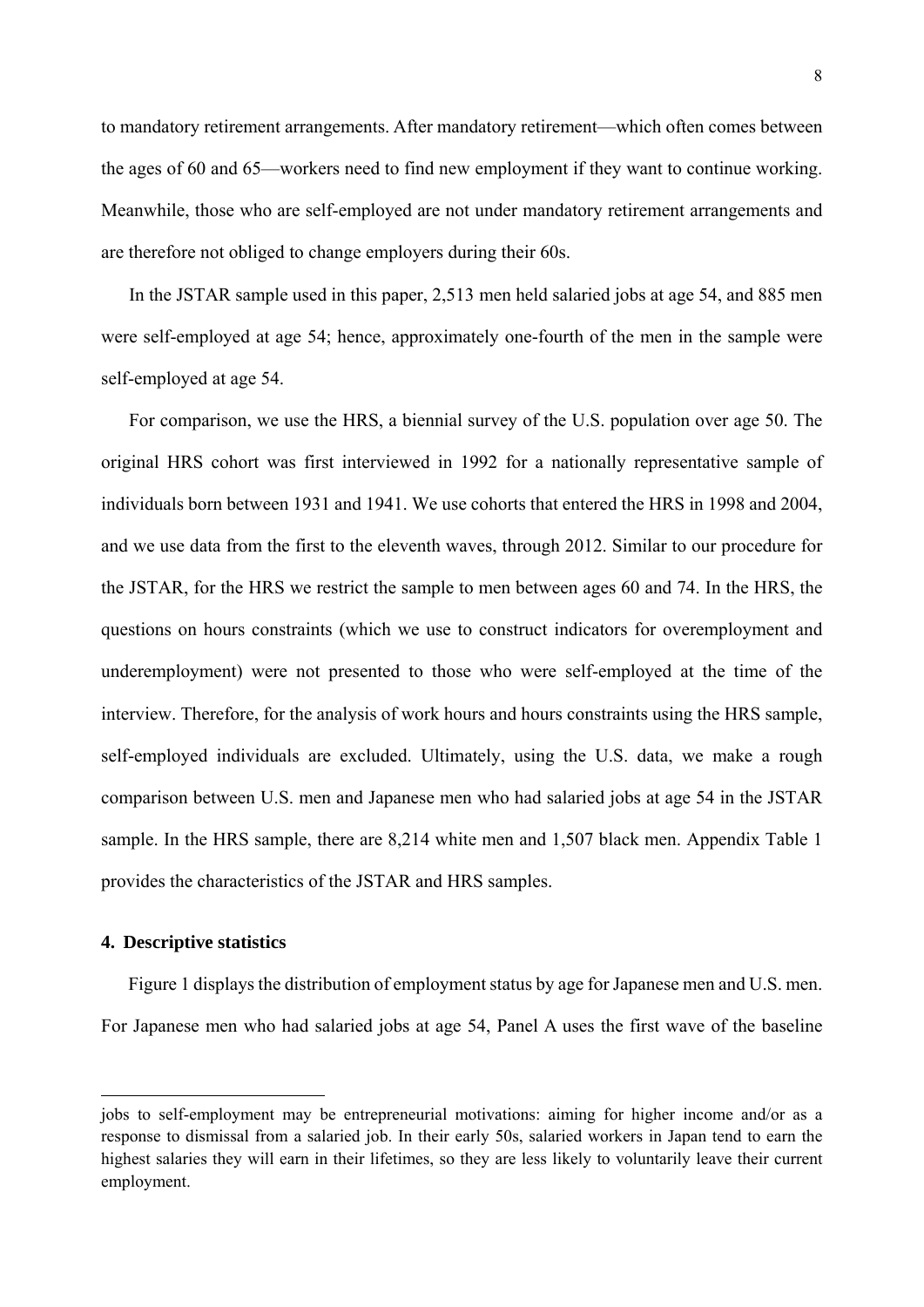samples to separately plot the proportions of (i) men between ages 55 and 74 who work full-time, (ii) those who work part-time, and (iii) those who are retired. Panel B then plots the same three proportions for those Japanese men who were self-employed at age 54 (also using the first wave of the baseline samples). Panel C plots the same three proportions for the U.S. men (using the first wave of the HRS sample). "Full-time" refers to 35 or more hours of work per week, whereas "part-time" refers to fewer than 35 hours of work per week.

For Japanese men who had salaried jobs at age 54, approximately 90 percent of them continue to work full-time until the age of 59. Then, they gradually shift to part-time work or retirement.<sup>9</sup> During their early 70s, the proportion of those who work part-time declines, and that of those who retire increases. At age 74, 86.3 percent of men have retired, and only 7.5 percent and 6.3 percent work part- and full-time, respectively.

Meanwhile, for those who were self-employed at age 54, the shift from full-time employment to part-time employment or retirement is more gradual. The proportion of those who work fulltime gradually declines from age 55 to 74, and there is not a distinct change in the pace of decline beginning at age 60, as was observed for those who had salaried jobs at age 54. Additionally, there is no decline in the proportion of those who work part-time from their late 60s to their early 70s, as was observed for those who had salaried jobs at age 54. At age 74, 35.3 percent still work fulltime, 20.6 percent work part-time, and 44.1 percent are retired. The proportion of these men who are retired is approximately 40 percent lower than that for those who had salaried jobs at age 54.

Therefore, there is a distinct difference in work and retirement behaviors between those who had salaried jobs at age 54 and those who were self-employed at age 54. The self-employment rate for male workers in 2010 was 12.6 percent in Japan, which is higher than the 7.5 percent in the U.S. (OECD, 2014), and the well-being of these self-employed men is as important as that of

1

<sup>&</sup>lt;sup>9</sup> This is in accordance with Shimizutani and Oshio (2010), who find that a substantial proportion of the Japanese elderly move to part-time jobs after they retire from their primary, full-time jobs rather than completely leaving the labor force, based on the data from the Survey on Employment of the Elderly.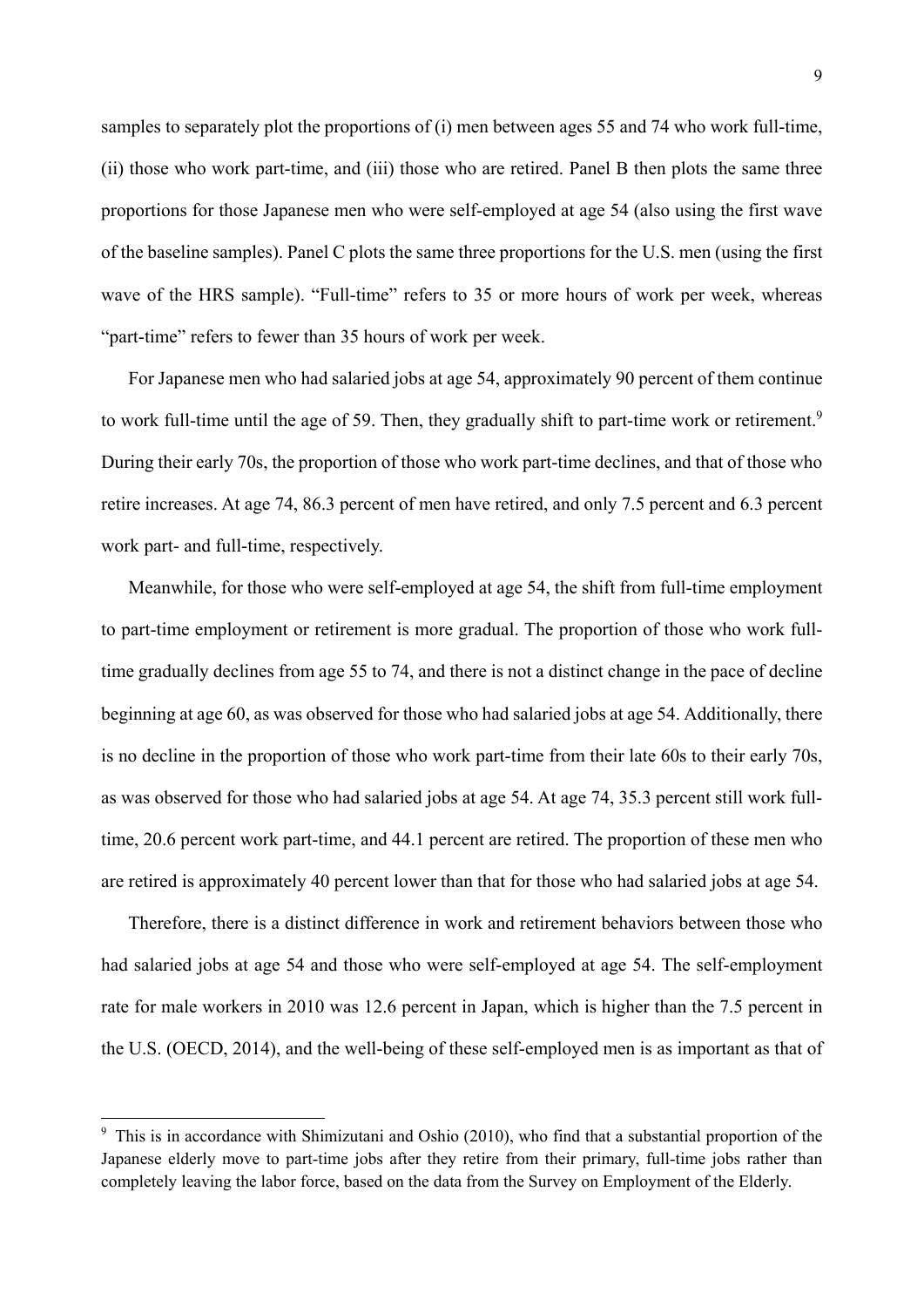the employed. Because of the differences between these two groups in terms of their employment opportunities and public pension arrangements, as described in detail in Section 2, it is important to distinguish the two groups when we think about the work and retirement behaviors of the Japanese elderly.

#### **5. Determinants of employment status for Japanese men between ages 60 and 74**

We begin by estimating a multinomial logit model of the choice to work full-time, work parttime, or retire, using all waves of the panel data of the JSTAR. We use this model to examine which demographic, health, and pension-related variables are associated with employment status among Japanese men between the ages of 60 and 74. The regressions include demographic characteristics (e.g., age, education, and marital status), various health measures,  $10$  and individuals' expected or actual annual pension benefits. The variable for expected or actual annual pension benefits is the *actual* amount of annual pension benefits if the respondent is currently receiving a pension, or the *expected* amount of annual pension benefits if the respondent is not currently receiving but expects to receive in the future.<sup>11</sup>

Table 1 reports the relative risk ratios from the multinomial logit regression for the sample of Japanese men who had salaried jobs at age 54 (left panel) and for those who were self-employed

-

<sup>&</sup>lt;sup>10</sup> Health variables include: (1) self-assessed health, (2) physical functional limitations, (3) IADL (instrumental activities of daily living) limitations, (4) various types of illness (heart disease, lung disease, stroke, psychiatric disorders, cancer, hypertension, arthritis, and diabetes), (5) CES-D (the Center for Epidemiologic Studies Depression Scale) score, (6) weight, and (7) smoking behaviors. Health conditions have been found to be closely associated with the elderly's decisions about work and retirement (Wise, 2012; McGarry, 2004, 2009).

<sup>&</sup>lt;sup>11</sup> Because the government has been distributing official notifications of future pension benefits to possible future pensioners since 2009, even those who do not currently receive pension benefits are likely to have better knowledge of their expected amount of annual pension benefits than they would have in the past. We therefore assume here that people have the information needed to correctly expect the amount of annual pension benefits they will receive in the future if they are not currently receiving them. However, using the JSTAR, Okumura and Usui (2014) find that 8.3 percent of those who plan to receive pension benefits in the future do not know the exact amount they will receive. Therefore, the regression in Table 1 includes a dummy for whether an individual reported not knowing the amount of annual pension benefits for which he is eligible.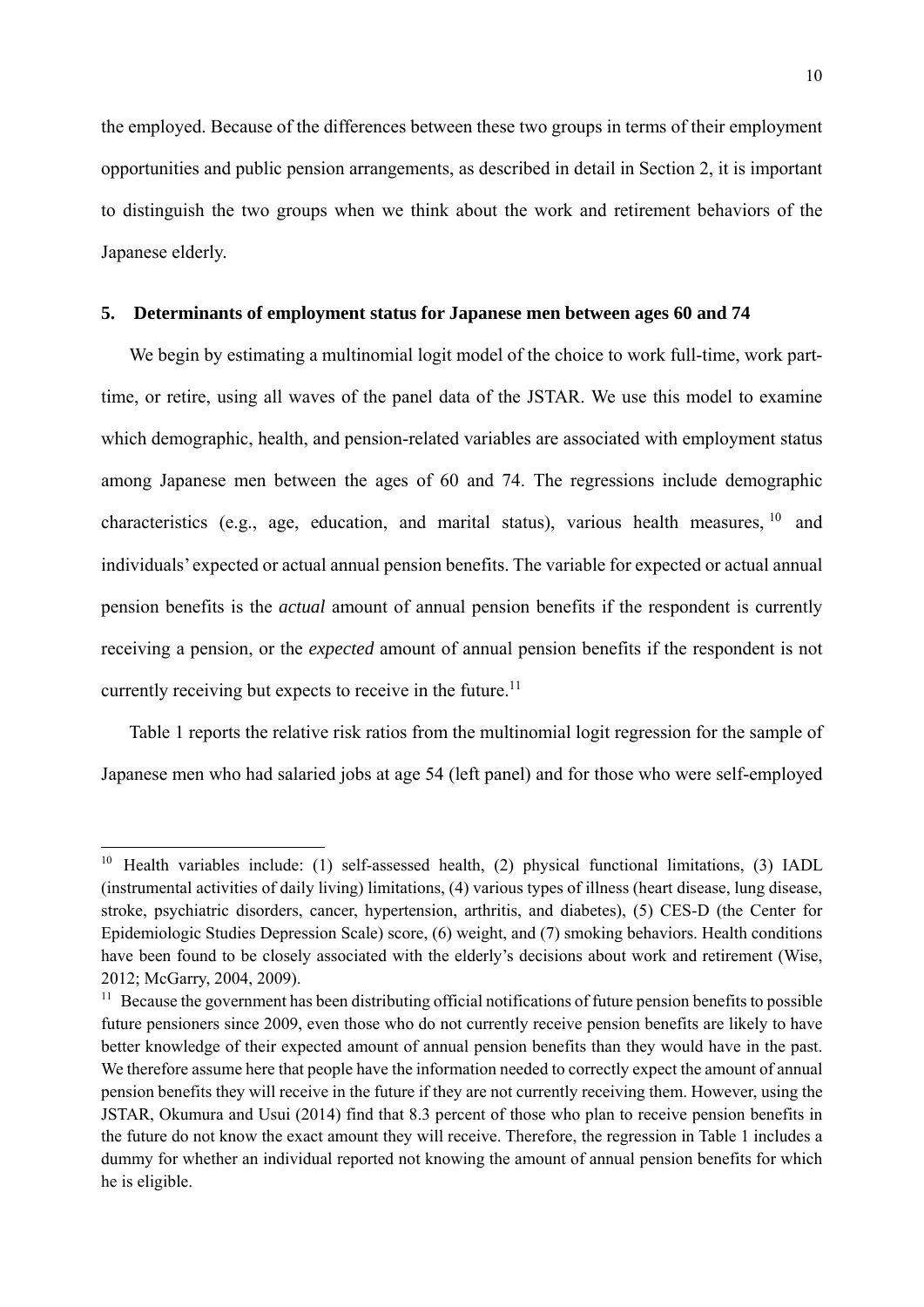at age 54 (right panel). The depending variable is the employment status (part-time employment or retirement) with full-time employment as the reference category.

When one looks at the health variables for those who had salaried jobs at age 54, those who report their health as fair or poor are 1.931 times more likely to be retired than to work full-time, and 0.933 times more likely to work part-time than to work full-time. However, for those who were self-employed at age 54, those who report their health as fair or poor are 2.525 times more likely to be retired than to work full-time, and 3.859 times more likely to work part-time than to work full-time. Therefore, those who were self-employed at age 54 and report their health as fair or poor have a higher likelihood of retiring or of working part-time than working full-time, compared to others who also report their health as fair or poor but who had a salaried job at age 54.

At the same time, for those who were self-employed at age 54, health problems appear to be related to their decision to retire or work part-time. Specifically, those who have arthritis are 3.812 times more likely to work part-time than to work full-time; those who had a stroke are 6.264 times more likely to retire than to work full-time, and 5.653 times more likely to work part-time than to work full-time; and those who have IADL (instrumental activities of daily living) limitations are 5.879 times more likely to retire than to work full-time.12

For those who had salaried jobs at age 54, given a 1-million-yen increase in expected or actual annual pension benefits, they are 2.315 times more likely to be retired than to work full-time and 1.804 times more likely to work part-time than to work full-time. That is, these individuals with

-

<sup>&</sup>lt;sup>12</sup> Those who have more than two physical functional limitations are 2.633 times more likely to retire than to work full-time if they had salaried jobs at age 54, and 2.651 times more likely to retire than to work fulltime if they were self-employed at age 54. This means that regardless of their work status at age 54, this group is more likely to retire than to work full time. Note that the physical functional limitations include limitations in performing the following: (1) walking 100 meters, (2) sitting for about 2 hours, (3) getting up from a chair after sitting for long periods, (4) climbing several flights of stairs without resting, (5) climbing one flight of stairs without resting, (6) stooping, kneeling, or crouching, (7) lifting arms above shoulder level, (8) pushing or pulling large objects, (9) lifting or carrying weights over 5 kg, and (10) picking up a 1 yen coin from the table.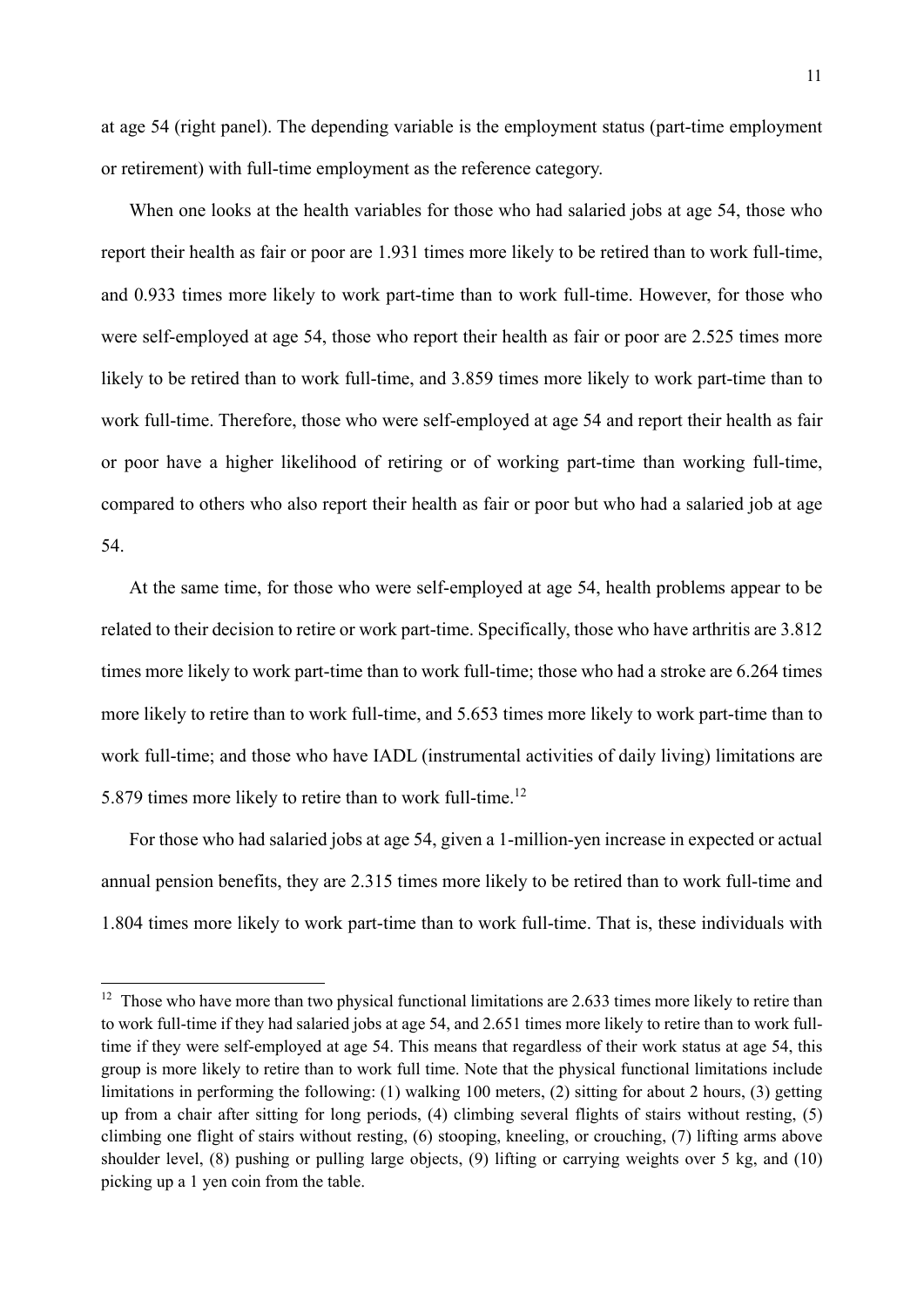higher expected or actual annual pension benefits are more likely to retire or to work part-time than to work full-time. Meanwhile, for those who were self-employed at age 54, the amount of annual pension benefits they receive or expect to receive does not have a statistically significant association with their likelihood of retiring or of working part-time rather than working fulltime $13$ 

There is a large difference in the amounts of the actual and expected annual pension benefits between those who held salaried jobs at age 54 and those who were self-employed at age 54. Specifically, for those who had salaried jobs at age 54, the median expected or actual annual pension benefits are 2 million yen for those who have retired, 1,800,000 yen for those who work part-time, and 720,000 yen for those who work full-time. For those who were self-employed at age 54, the median expected or actual annual pension benefits are 840,000 yen for those who have retired, 720,000 yen for those who work part-time, and 690,000 yen for those who work full-time. Therefore, the amounts of the expected or actual annual pension benefits are much larger for those who had salaried jobs at age 54 than for those who were self-employed at age 54, conditional on current employment status. Furthermore, for those who were self-employed at age 54, the expected or actual annual pension benefit amounts vary much less by current employment status compared with the benefits for those who had salaried jobs at age 54. Because the two groups differ in the amount of public pension benefits they are entitled to receive, their work and retirement behaviors after they begin to receive pension benefits are likely to differ. In the following section, we examine how the two groups differ in the changes in work vs. retirement and hours constraints before and after they begin to receive pension benefits.

#### **6. Changes in employment status before and after the initial claim for pension benefits**

1

We estimate a multinomial logit model of the choice to work full-time, to work part-time, or

<sup>&</sup>lt;sup>13</sup> Among both those who had salaried jobs at age 54 and those who were self-employed at that age, those who have a higher subjective expected probability of survival until age 85 are less likely to be retired than to be working full-time.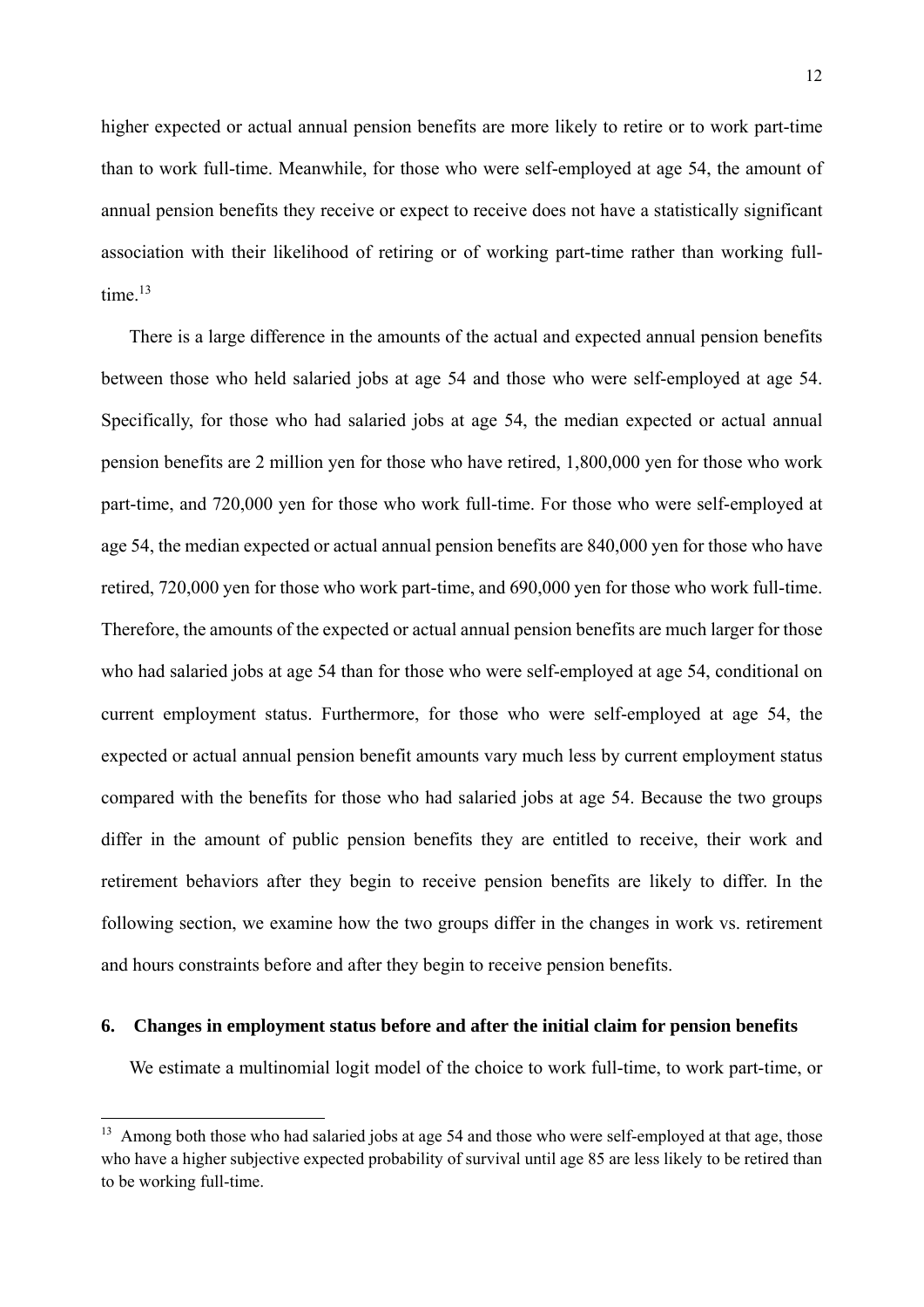to retire, similar to that shown in Table 1, by replacing the amounts of expected or actual annual pension benefits with years since beginning to receive the benefits. Specifically, the regression includes binary variables for the years during which an individual has been receiving pension benefits, where benefits have been received (1) for less than 1 year, (2) for 1 to 2 years, (3) for 3 to 5 years, and (4) for 6 years or more. (The reference category is having not yet begun to receive pension benefits.) Table 2, Panel A reports the relative risk ratios from the multinomial logit regression for the sample of Japanese men who had salaried jobs at age 54 (left panel) and for those who were self-employed at age 54 (right panel).<sup>14</sup> Table 2, Panel B reports the results for U.S. men for whites (left panel) and blacks (right panel).

Japanese men who had salaried jobs at age 54 gradually move from full-time employment to part-time employment or retirement once they begin to receive pension benefits. Compared with the years before they receive any pension benefits, these men are 4.816 times more likely to retire during the first year of receiving benefits than to work full-time, and they are 3.894 times more likely to work part-time during that first year than to work full-time. There is an uptrend in the estimated relative risk ratios as the number of years since the start of pension benefits increases. Compared with the years before they began to receive their pension benefits, those who have been receiving benefits for 6 years or longer are 13.64 times more likely to be retired than to be working full-time, and 9.373 times more likely to be working part-time than working full-time. That is, those who had salaried jobs at age 54 claim pension benefits first and change their employment status later rather than simultaneously deciding to receive their pensions and to retire or work parttime.

Meanwhile, for Japanese men who were self-employed at age 54, the estimates are all insignificant, and the estimates of the binary variables for the number of years since the initial claim of pension benefits are close to one, up until 5 years after the initial claim of pension benefits.

1

<sup>&</sup>lt;sup>14</sup> The estimation results for the other variables are close to those in Table 1 and are not reported to conserve space.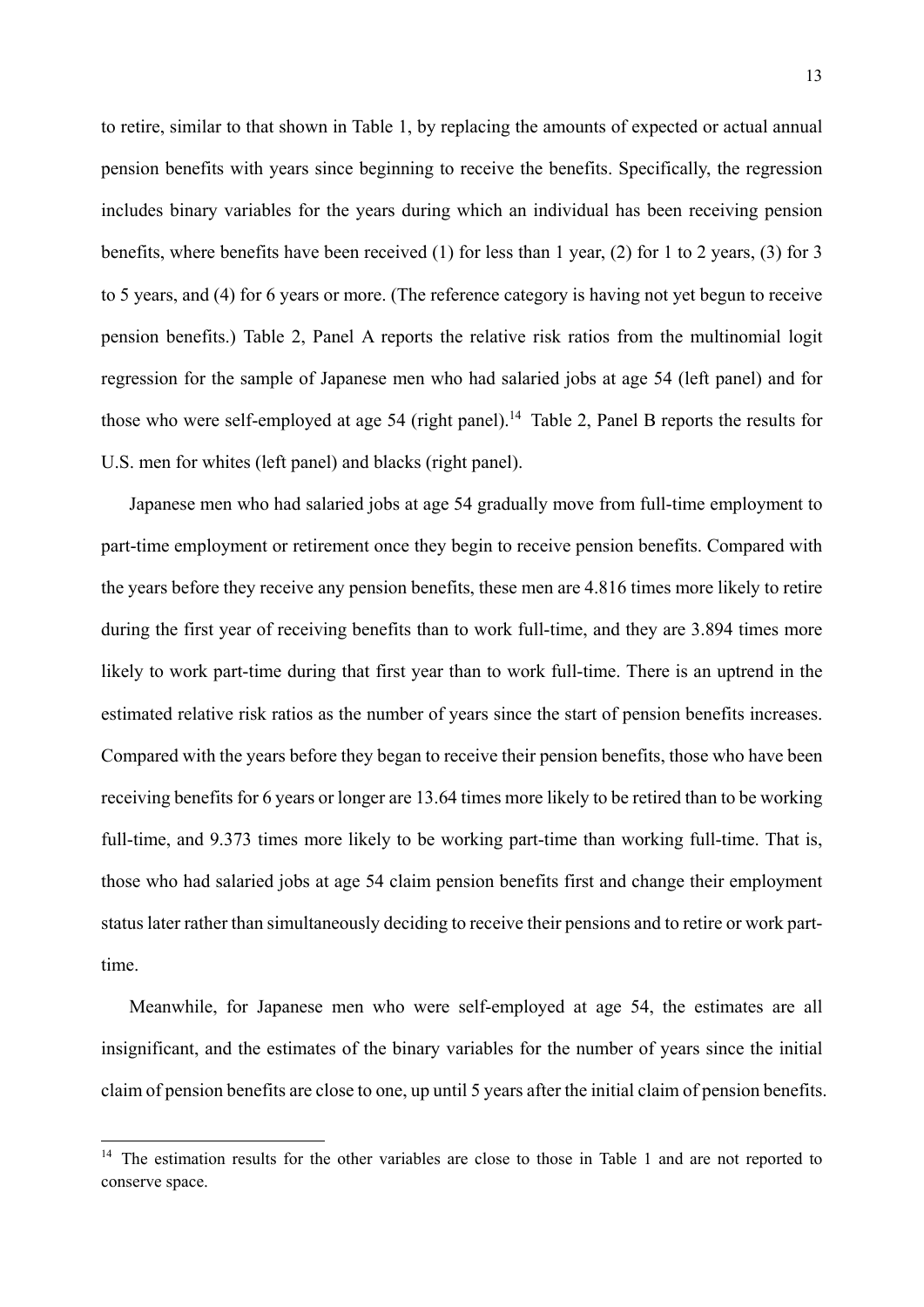For men who began receiving benefits 6 years earlier or longer, the estimates of relative risk increase to only 2.603 for retirement and 1.738 for part-time employment (these estimates are insignificant). Thus, those who are self-employed at age 54 continue to work in the same manner as before, even after they begin to receive pension benefits.

For comparison, we conducted the same multinomial logit estimation using the HRS sample. Compared with the years before they begin to receive Social Security, during the first year of receiving Social Security, U.S. white men are 3.321 times more likely to be retired than to be working full-time, and the estimates for retirement relative to full-time status remain at roughly this level until 5 years have passed since they began receiving Social Security. The estimate increases to 8.344 for those who have been receiving Social Security for 6 years or longer. In contrast, however, the estimated relative risk of working part-time compared with working fulltime is approximately 3 times greater throughout the years after a man begins to receive Social Security. That is, when white men begin to receive Social Security, they often retire altogether or work part-time and maintain that status. However, after 6 or more years have elapsed since they first received Social Security, they are more likely to retire. This employment pattern is different from that in Japan; in particular, (1) Japanese men who had salaried jobs at age 54 move only gradually from full-time status to part-time status or retirement, and (2) Japanese men who were self-employed at age 54 continue to work full-time even after they begin receiving pension benefits.

Compared with the years before they begin to receive Social Security, during the first year of receiving Social Security, U.S. black men are 4.204 times more likely to be retired than to work full-time. These estimates regarding the likelihood of retirement compared to full-time status steadily increase, so that in the periods of 1–2 years, 3–5 years, and 6 or more years after Social Security benefits start, these men are 3.173 time, 4.536 times, and 8.190 times, respectively, more likely to be retired than to be working full-time. When part-time employment is compared with full-time employment, during the first year of receiving benefits U.S. black men are 3.927 times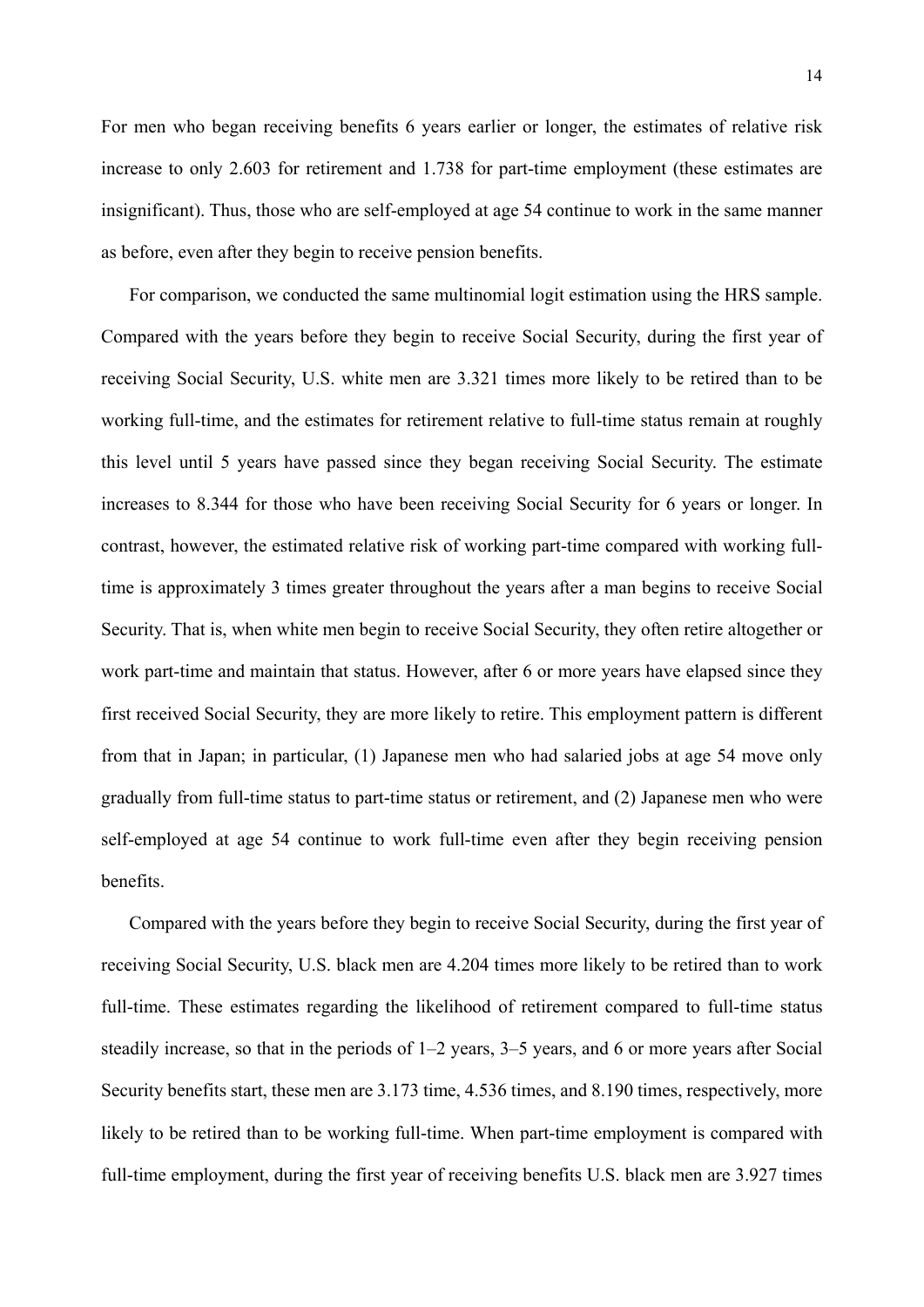more likely to work part-time than to work full-time, and the estimated relative risk increases slightly to 4.866 times after 6 years or more since the initial Social Security claim. These patterns for blacks are also distinctly different from those of Japanese men—for whom the movement from full-time employment to part-time employment or retirement is more gradual or not observed.

#### **7. Changes in working hours before and after the initial pension benefits claim**

To capture in more detail the evolution of working hours before and after receipt of the first pension benefits, we examine how working hours—in particular, hours per week and weeks per year—change before and after the initial receipt of pension benefits. To do this, we regress hours of work on the same sets of covariates that were used in Table 2. The regression analysis on hours of work will be restricted to those with positive hours.

Table 3, Panel A reports the estimation results for hours per week in the left panel and weeks per year in the right panel separately for Japanese men who had salaried jobs at age 54 and for those who were self-employed at age 54. Table 3, Panel B reports those results for the U.S. men separately for whites and for blacks. For Japanese men who had salaried jobs at age 54, hours per week decrease by 5.5 hours and weeks per year by 2.3 weeks, once they begin to receive pension benefits, which corresponds to a reduction of approximately  $340 \approx 35 \times 50 - (35 - 5.5) \times (50 - 2.3)$ hours for one year as a whole if we assume that the men work 35 hours per week and 50 weeks per year before claiming pension benefits. For those who began receiving benefits six years ago or longer, their hours per week decrease by 10.9 hours, although their weeks per year decrease by only 1.0 week. That is, the number of weeks per year gradually returns to the level before they began claiming benefits, perhaps because only those with high labor force attachment continue to work after 6 years or more after beginning to receive pension benefits. These decreases correspond to a reduction of approximately 420 hours  $\approx 35 \times 50 - (35 - 10.9) \times (50 - 1.0)$  for one year. In sum, those who had salaried jobs at age 54 reduce both hours per week and weeks per year just after they begin to receive pension benefits, and the total number of annual hours continues to decline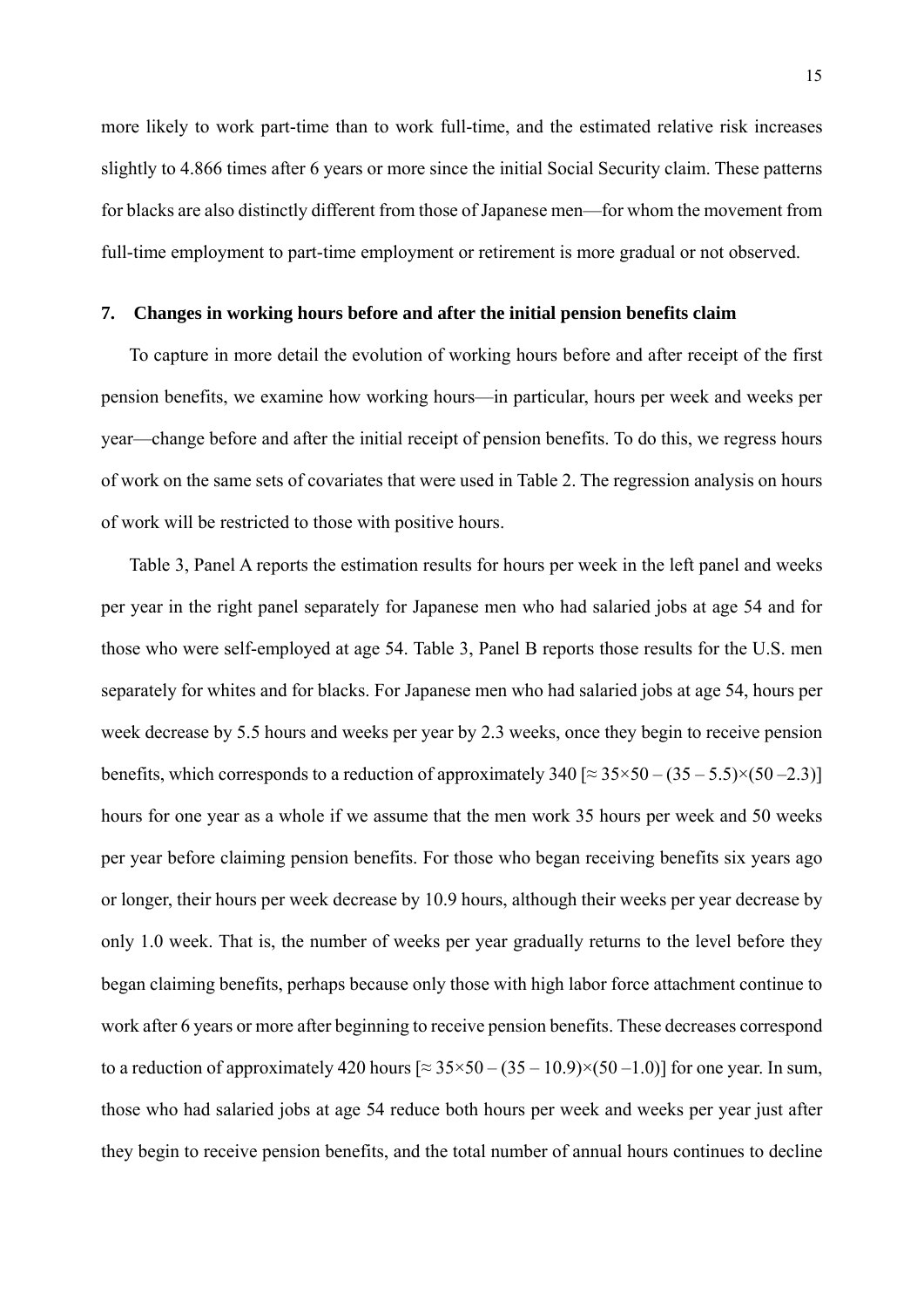subsequently.

In contrast, for Japanese men who were self-employed at age 54, the years since they began to receive pension benefits are not associated with hours per week or weeks per year; the estimates are all small and insignificant. This confirms that for this group, adjusting their work hours is not related to their receipt of pension benefits.

The results for white U.S. men show that during the first year of receiving Social Security, the hours worked per week decline by 6.1 and weeks worked per year decline by 1.8, corresponding to a reduction of approximately 360  $\approx 35 \times 50 - (35 - 6.1) \times (50 - 1.8)$  hours per year. These declines in hours per week and weeks per year are gradual; beginning 6 years or more after they start to receive Social Security, their hours worked per week decline by 10.3 and weeks worked per year by 5.7, corresponding to a reduction of approximately 660 [ $\approx 35 \times 50 - (35 - 10.3) \times (50 -$ 5.7)] hours per year. Therefore, for the white men who work after they begin to receive Social Security, their hours decline quite significantly, much more than those for the Japanese men who had salaried jobs at age 54. As shown in Table 2, U.S. white men are more likely than Japanese men to decide to start their retirement and their receipt of Social Security benefits simultaneously. However, those men who remain in the labor force after they begin to receive Social Security are able to reduce their working hours drastically (compared to their working hours before they began to receive Social Security), from a reduction of 360 hours during the first year of receiving Social Security to a reduction of 660 hours 6 years or longer after the Social Security benefits began.

This result is in contrast to that for Japanese men, who reduce their worktime by 340 hours per year during the first year that they receive public pension benefits, and by 420 hours per year 6 or more years after they started receiving benefits, compared with their hours worked before they began to receive public pension benefits. Rather than completely leaving the labor force, as Japanese men of pensionable age who had salaried jobs at age 54 do, U.S. white men of pensionable age are able to continue working and reduce their hours substantially, suggesting that the elderly in the U.S. are offered more flexibility in their work hours.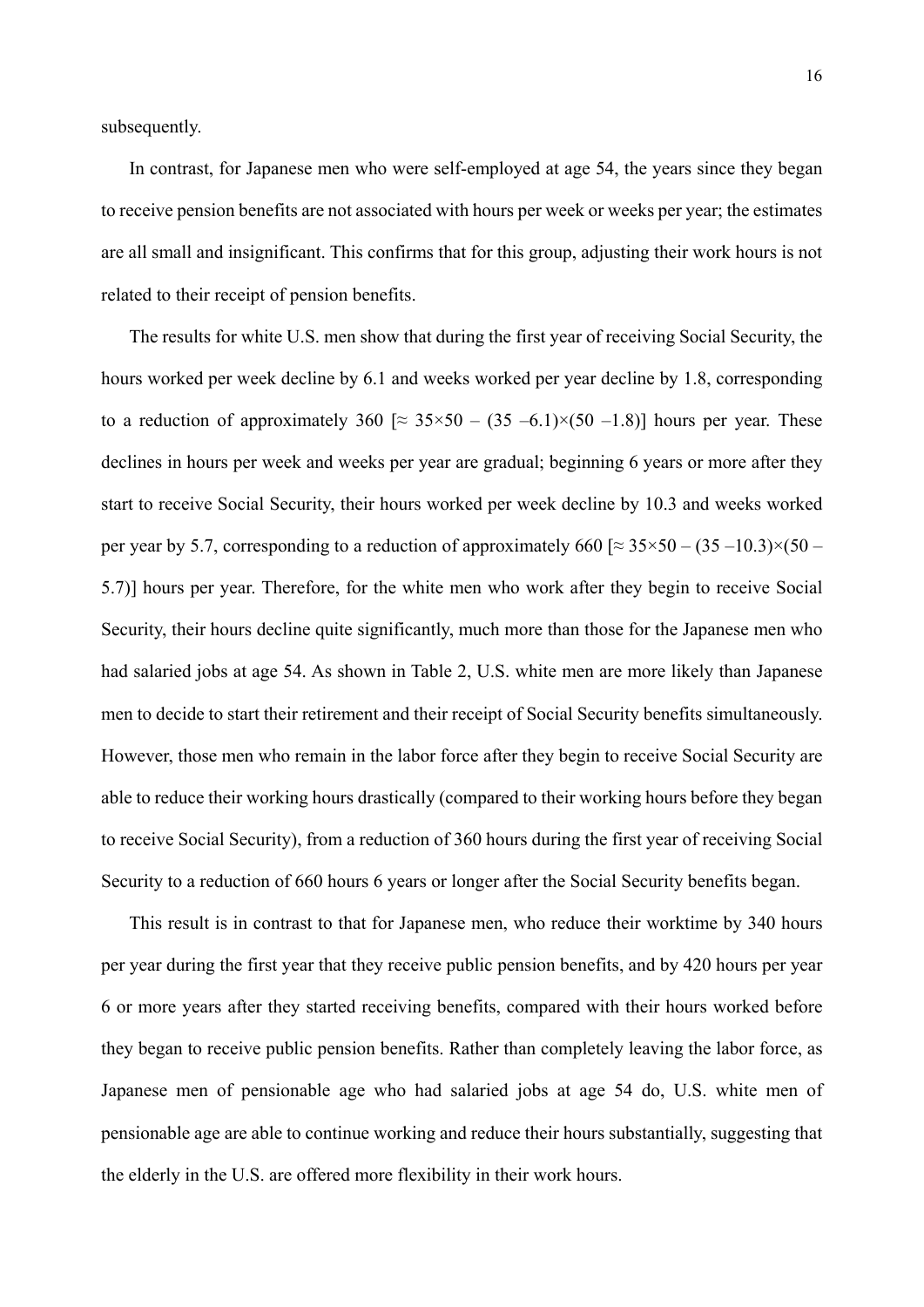For black U.S. men, during the first year of receiving Social Security, their hours worked per week decline by 5.1 and weeks worked per year decline by 3.9, corresponding to a reduction of approximately 370 [ $\approx$  35×50 – (35 – 5.1)×(50 – 3.9)] hours per year. For those who began receiving Social Security 6 or more years earlier, the hours worked per week decline by 8.7 and weeks worked per year by 5.2, corresponding to a reduction of approximately 570  $\approx 35 \times 50 - (35 8.7$  $\times$ (50 –5.2)] hours per year. For black men, hours worked per week decline gradually after they start receiving Social Security, but their weeks worked per year decrease immediately after they begin to receive Social Security and therefore remain at roughly the same level. After they begin to receive Social Security, their hours worked decline, but not as dramatically as those for white men; however, the reduction in working hours for black men is greater than that for Japanese men who had salaried jobs at age 54.

#### **8. Changes in hours constraints before and after initial claims of pension benefits**

To capture a job's hours constraints, we construct the binary variables of overemployment and underemployment based on the JSTAR and HRS responses, following Altonji and Paxson (1988, 1992), Altonji and Usui (2007), and Usui (2009, 2015). Specifically, we allocate one to the overemployment variable if the respondent answered "No" to "(Not counting overtime hours,) could you reduce the number of paid hours in your regular work schedule?" *and* "Yes" to "Would you like to do so even if your earnings were reduced in the same proportion?" and zero otherwise. We also allocate one to the underemployment variable if the respondent answered "No" to "Could you increase the number of paid hours in your regular work schedule?" *and* "Yes" to "Would you like to do so if your earnings were increased in the same proportion?" and zero otherwise. Because these questions were not included in the JSTAR until 2009 (only for Baseline Sample 2) and 2011, the sample size is substantially smaller.<sup>15</sup>

1

<sup>&</sup>lt;sup>15</sup> The questions on hours constraints are adopted from the HRS. Although the HRS did not ask these questions of self-employed workers, the JSTAR asked them of all workers.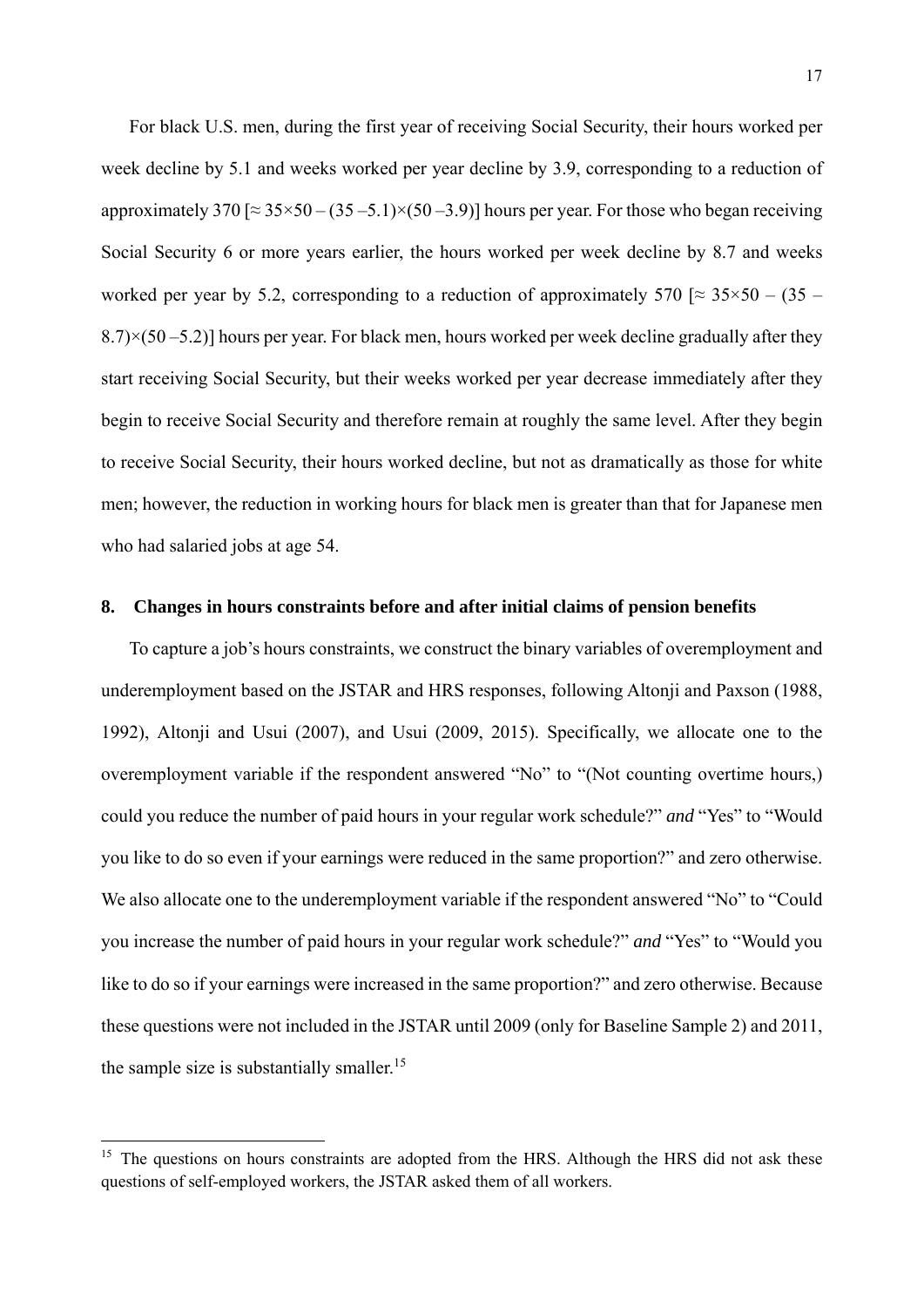Table 4, Panel A reports the proportions of Japanese men who report being overemployed and underemployed before and after they began to receive pension benefits, and Panel B reports these proportions for U.S. men. For Japanese men who had salaried jobs at age 54, 6.5 percent of workers report underemployment before they began to receive pension benefits, and this percentage increases to 11.3 percent for the year these workers began to receive pension benefits. The percentage remains steady at this level, and 11.6 percent of those who have received pension benefits for 6 years or more report underemployment. However, for those who had salaried jobs at age 54, there is no clear difference in the percentages of overemployment before pension benefits begin and in the first 2 years thereafter. Meanwhile, for those who were self-employed at age 54, 5.1 percent of workers report overemployment before they began to receive pension benefits, and the percentage increases to 14.5 percent for the year they began to receive benefits. For those who were self-employed at age 54, there is no clear difference in the percentages concerning underemployment before and immediately after they begin to receive pension benefits. Therefore, the summary statistics suggest that after they begin to receive public pension benefits, men who had salaried jobs at age 54 are more likely to report underemployment, and those who were self-employed at age 54 are more likely to report overemployment.

In contrast, for U.S. men, the overemployment and underemployment indicators are higher before they begin to receive Social Security than afterward, by between approximately 2 percent and 6 percent. That is, after they begin to receive Social Security, U.S. men are less likely to report either overemployment or underemployment, indicating that they are more satisfied with their working hours after they begin to receive Social Security.

Next, we examine this issue by estimating probit models of overemployment and underemployment, using the same sets of covariates as in Tables 2 and 3. Table 5, Panel A reports the marginal effects on the means for the probit models with overemployment as the outcome in the left panel, and underemployment as the outcome in the right panel, separately for Japanese men who had salaried jobs at age 54 and for those who were self-employed at age 54. Table 5,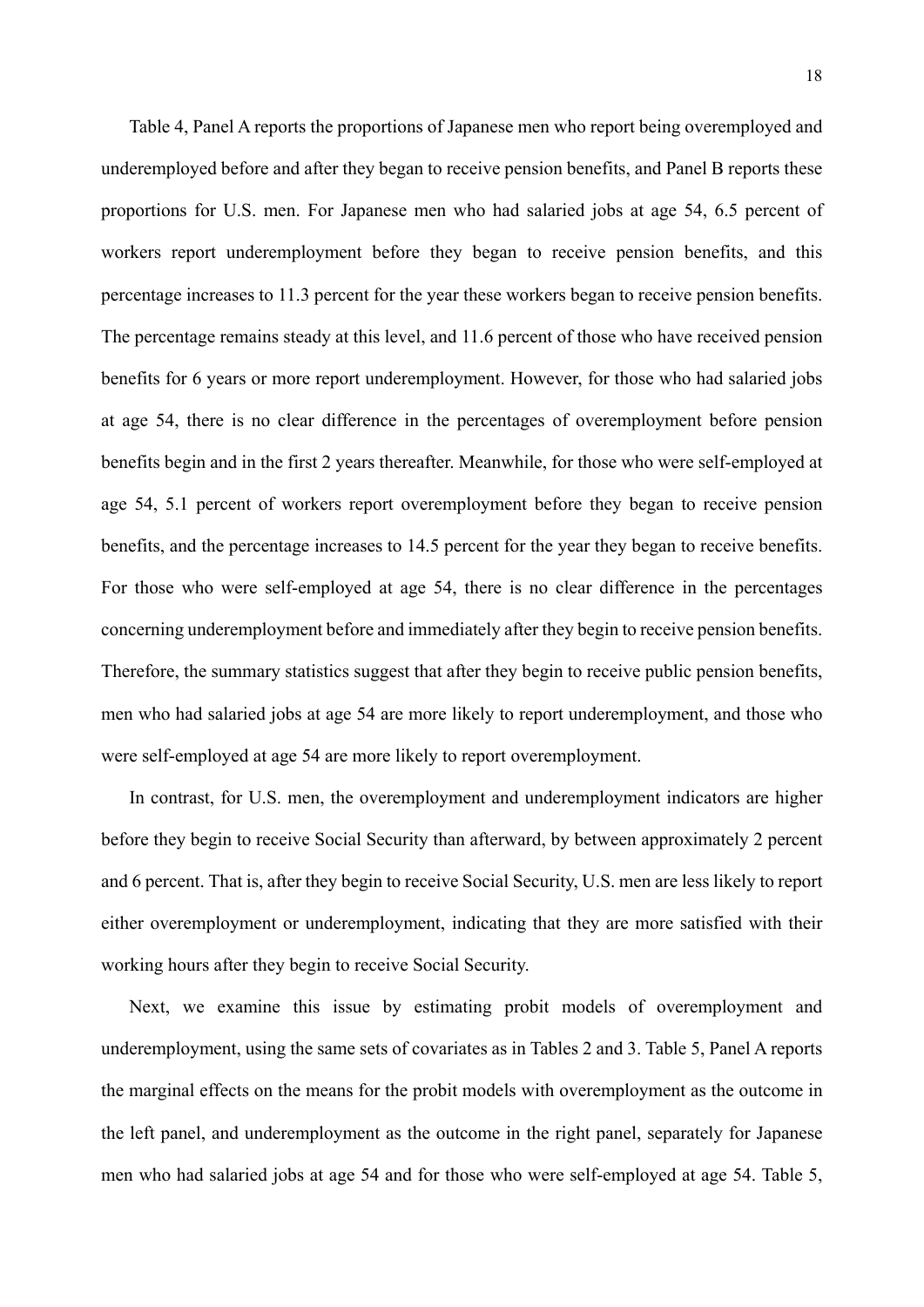Panel B reports the results for U.S. men separately for whites and for blacks.

In the overemployment model, for the Japanese men who had salaried jobs at age 54, the estimated marginal effects on the number of years since they began to receive pension benefits are all negative, although the findings were significantly negative only when 6 years or more had elapsed after beginning to receive pension benefits. Meanwhile, for those who were self-employed at age 54, the estimated marginal effects on the number of years since these men began to receive pension benefits are significantly positive during the first 2 years after they start receiving pension benefits. Consequently, the opposite results are obtained for the underemployment model. Specifically, the estimated coefficients on the number of years since the men began to receive pension benefits are all positive for those who had salaried jobs at age 54, and significantly positive for these men during the first year of receiving benefits; in contrast, the estimates are all negative for those who were self-employed at age 54, although the coefficients are insignificant.

Although many estimates are not significant, we nevertheless find support for the prediction that men who had salaried jobs at age 54 are more likely to report underemployment after they begin to receive pension benefits, whereas those who were self-employed at age 54 are more likely to report overemployment after they begin to receive benefits.

For U.S. white men, in the overemployment model, the estimated marginal effects on the number of years since beginning to receive Social Security are significantly negative except for during the first year after beginning to receive benefits. In the underemployment model, the estimated marginal effects on the number of years since beginning to receive Social Security are also often negative, although they are insignificant. Similarly, U.S. black men are less likely to report overemployment; the marginal effects of overemployment take negative values (although insignificantly) for all the years after they begin to receive Social Security. The marginal effects for the underemployment model are also significantly negative until 5 years after the men began to receive Social Security.

Men in the U.S. are less likely than their Japanese men to report being overemployed or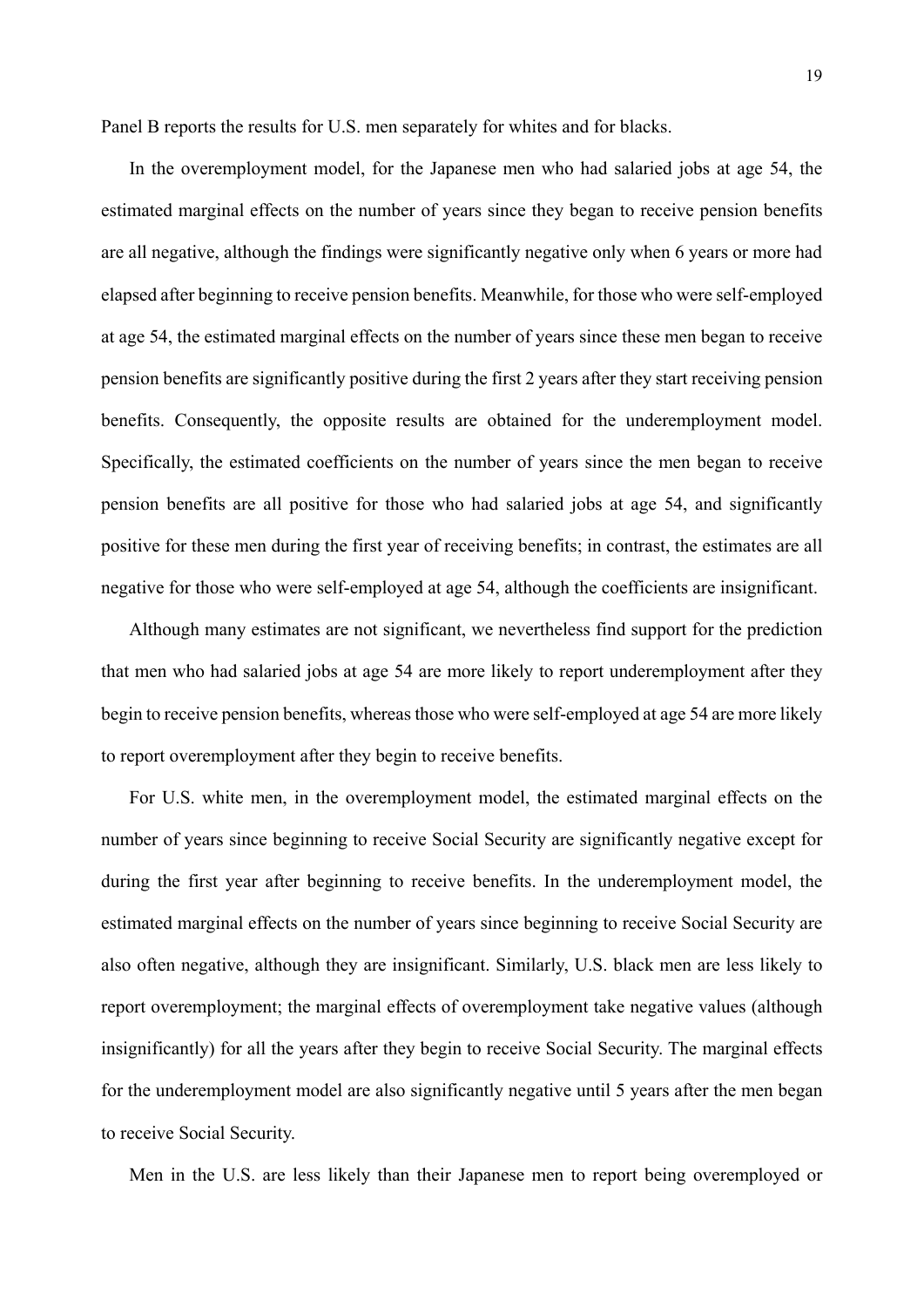underemployed after they begin to receive Social Security; they are therefore more likely to be satisfied with their work hours than they were before they began to receive benefits. However, Japanese men are more likely than U.S. men to be either overemployed or underemployed after they begin to receive pension benefits.

#### **9. Conclusion**

This paper is one of the first attempts in Japan to examine how men over age 60 change their employment status and working hours after they claim public pension benefits. In particular, no prior empirical studies have explicitly presented the differences in working behaviors between Japanese men who had salaried jobs in their 50s and those who were self-employed in their 50s. For this study, we used the JSTAR, and we also made a comparison with the U.S. using the HRS.

We found remarkable differences in work and retirement behaviors between Japanese men who had salaried jobs at age 54 and those who were self-employed at that age. Those who had salaried jobs at age 54, who correspond largely to EPI recipients, exhibit a clear shift from fulltime status to part-time status or retirement once they begin to receive pension benefits. For those who remain in the labor force after they begin to receive pension benefits, the more years that have passed after their initial benefit claims, the more these men reduce their hours worked per week without, however, making a significant reduction in weeks worked per year. In contrast, for those who were self-employed at age 54, who typically belong to the NPI group, there is no significant change in employment status (whether full-time employment, part-time employment, or retirement) or working hours (hours per week and weeks per year) after they begin to receive pension benefits. This result is in clear contrast to the U.S., where we find an abrupt change in employment status and working hours immediately after Social Security benefits begin.

Using a series of questions on hours constraints, we find that those who had a salaried job at age 54 tend to reduce their working hours once they begin receiving pension benefits, and tend to be underemployed. This finding suggests that they have not voluntarily adjusted their working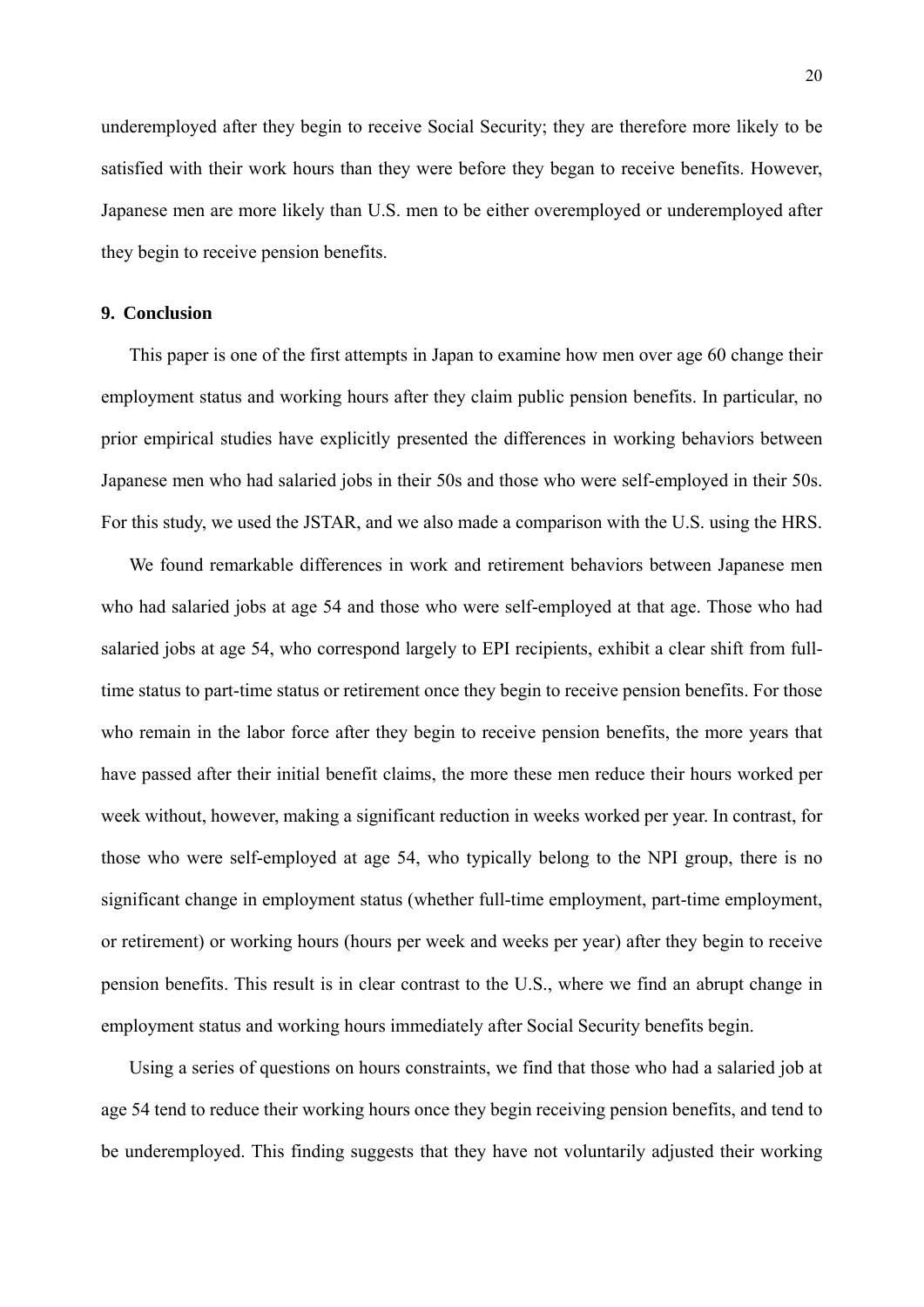hours downward, which presumably reflects their limited job opportunities after the mandatory retirement age. In contrast, those who were self-employed at age 54 tend to be overemployed. This finding may reflect (i) the limited scope of arrangements in work conditions, especially when they are engaged in family or small-sized businesses, as well as (ii) the less generous amount of NPI benefits, when compared with EPI benefits.

In an intertemporal model of optimizing individuals' behaviors, individuals are assumed to choose their pensionable ages and labor hours to maximize their lifetime utility. Under this model, individuals optimally choose the number of hours worked, and thus, they are neither overemployed nor underemployed after they begin to receive pension benefits compared with the time period before that. The model is likely to be applicable to the U.S. case because, after U.S. workers begin to receive Social Security, they report neither overemployment nor underemployment compared with the time period before receiving benefits. As we have seen, however, Japanese men who had salaried jobs at age 54 tend to report underemployment, while those who were self-employed at age 54 tend to report overemployment after they begin to receive pension benefits. Therefore, there appear to be factors that distort individuals' intertemporal allocations of work hours in Japan. One such factor is likely to be insufficient pension benefits for those who were self-employed throughout their work lives, given that these individuals are eligible only for the flat-rate portion of the pension and may therefore desire additional income support. In contrast, few employment opportunities exist after the mandatory retirement age of the early 60s for those who had salaried jobs in their 50s. Policy measures to provide people who were employed in their 50s with more work opportunities—specifically, allowing them to work on a full-time basis, as well as offering more flexible work—would better utilize their potential work capacity. Future research is needed to more clearly identify the factors that cause this distortion in individuals' optimal intertemporal allocations of work hours in Japan.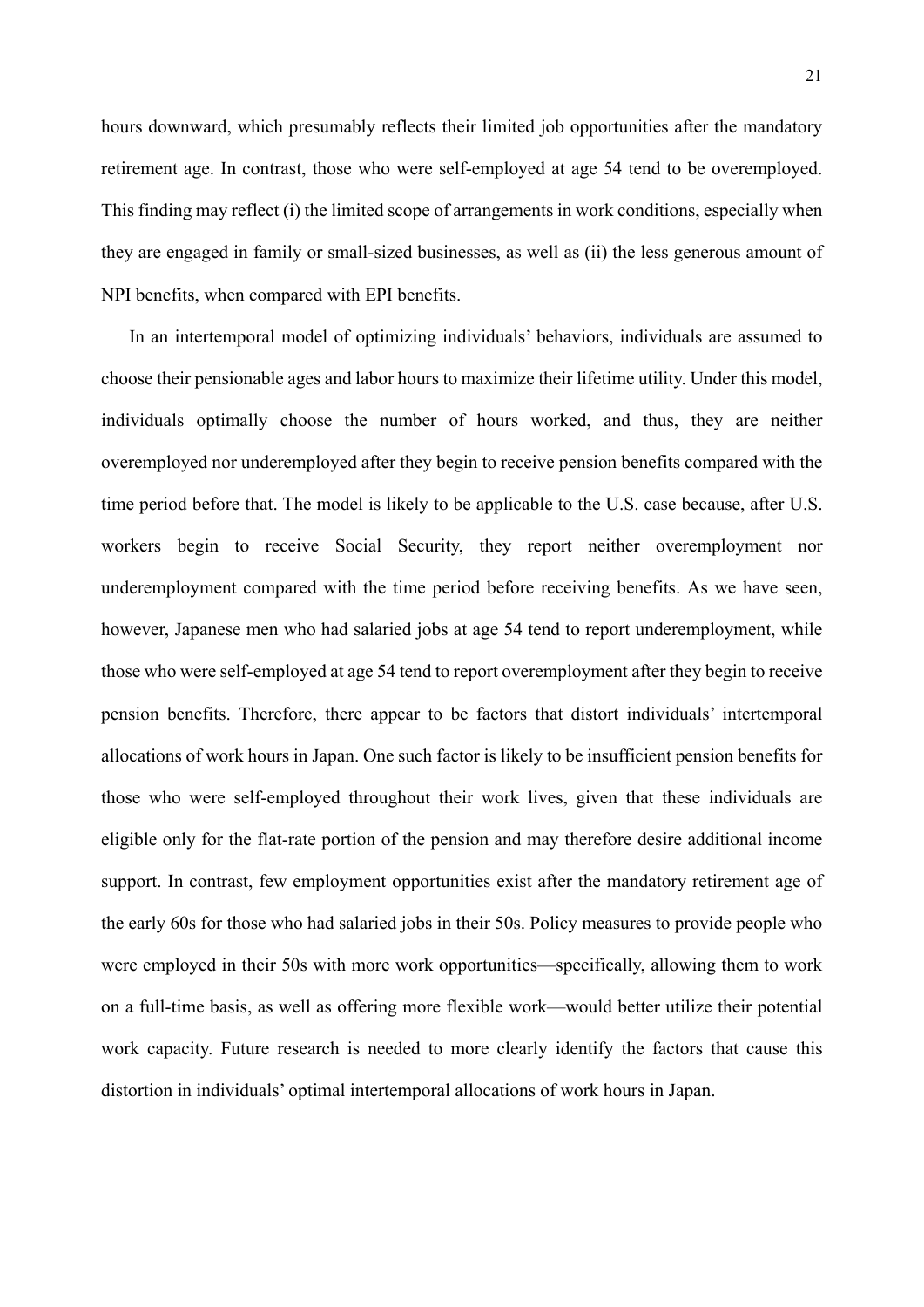#### R**eferences**

- Altonji, Joseph G. and Christina H. Paxson (1988). "Labor Supply Preferences, Hours Constraints, and Hours-Wage Trade-offs." *Journal of Labor Economics*, vol. 6, no. 2, pp. 254–76.
- Altonji, Joseph G. and Christina H. Paxson (1992). "Labor Supply, Hours Constraints, and Job Mobility." *Journal of Human Resources*, vol. 27, no. 2, pp. 256–78.
- Altonji, Joseph G. and Emiko Usui (2007). "Work Hours, Wages, and Vacation Leave." *Industrial and Labor Relations Review*, vol. 60, no. 3, pp. 408–28.
- Clark, Robert and Naohiro Ogawa (1997) "Transitions from Career Jobs to Retirement in Japan" *Industrial Relations*, vol. 36, no. 2, pp. 255–270.
- Cutler, David, Ellen Meara, and Seth Richards-Shubik (2012). "Health and Work Capacity of Older Adults: Estimates and Implications for Social Security Policy." *mimeo*.
- Gruber, Jonathan and David A. Wise (1999). *Social Security Programs Around the World*. Chicago and London: University of Chicago Press.
- Ichimura, Hidekiko, Hideki Hashimoto, and Satoshi Shimizutani (2009). "Japanese Study of Aging and Retirement: First Results." RIETI Discussion Paper Series 09-E-047. Tokyo, Japan: The Research Institute of Economy, Trade and Industry.
- Kahn, Shulamit B. and Kevin Lang (1991). "The Effects of Hours Constraints on Labor Supply Estimates." *Review of Economics and Statistics*, vol. 73, no. 4, pp. 605–11.
- Kahn, Shulamit B. and Kevin Lang (1995). "The Causes of Hours Constraints: Evidence from Canada." *Canadian Journal of Economics*, vol. 28, no. 4a, pp. 914–28.
- Lang, Kevin and Shulamit B. Kahn (2001). "Hours Constraints." in Garnett Picot and Ging Wong, eds., *Working Time in Comparative Perspective*, vol. I, Kalamazoo, MI: Upjohn Institute, pp. 261–90.
- McGarry, Kathleen (2004). "Health and Retirement: Do Changes in Health Affect Retirement Expectations?" *Journal of Human Resources*, vol. 39, no. 4, pp. 624–48.

McGarry, Kathleen (2008). "How Do Health Shocks Influence Retirement Decisions?" *Review of*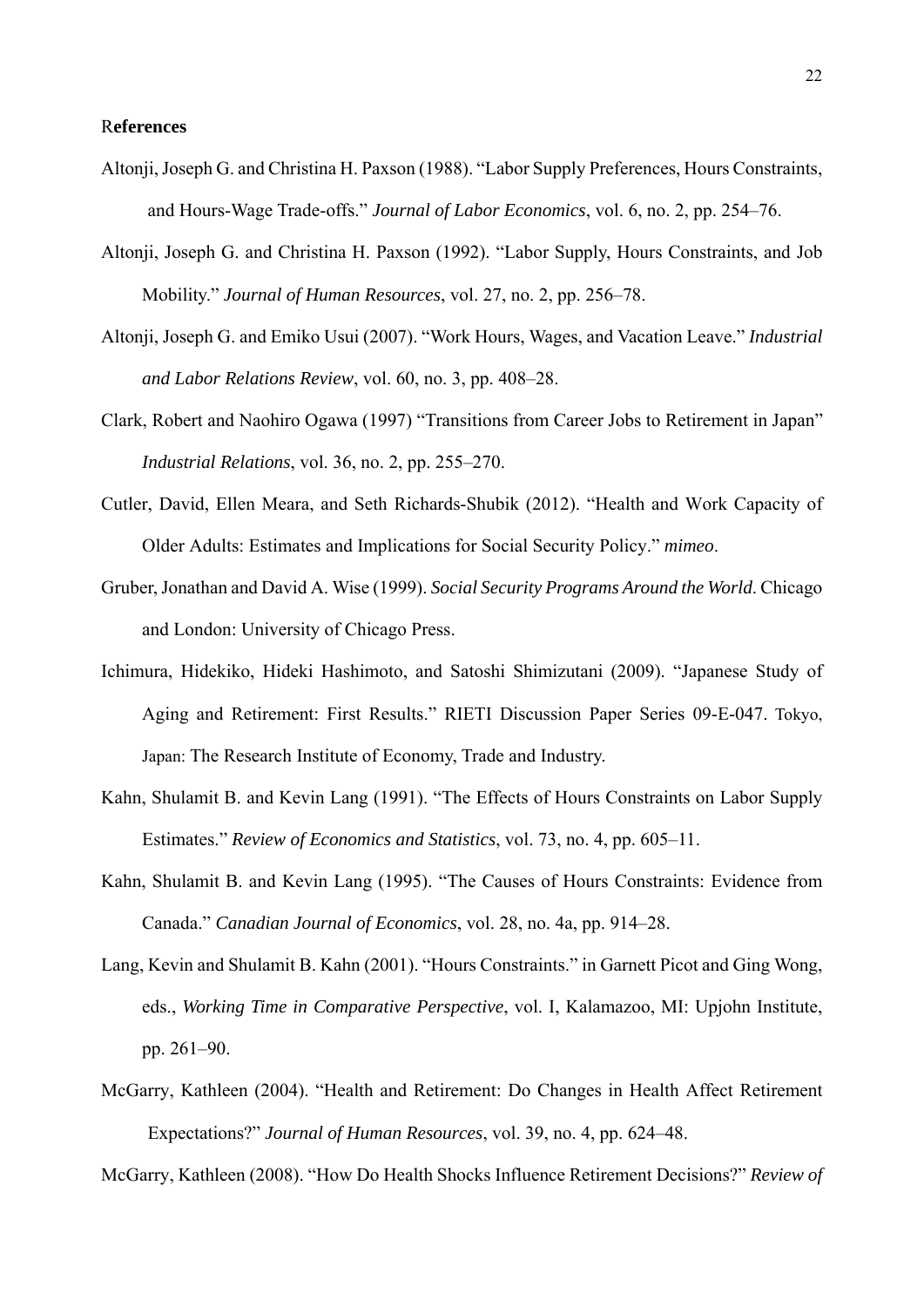*Economics of the Household*, vol. 7, no. 3, pp. 307–321.

- Ministry of Health, Labour and Welfare (2007). Annual Report on Employees and National Pension Insurances. Tokyo, Japan: Ministry of Health, Labour and Welfare.
- OECD (2014). OECD Factbook 2014: Economic, Environmental and Social Statistics, OECD Publishing. http://dx.doi.org/10.1787/factbook-2014-en
- Okumura, Tsunao and Emiko Usui (2014). "The Effect of Pension Reform on Pension-Benefit Expectations and Savings Decisions in Japan." *Applied Economics*. vol. 46, no. 14, pp. 1677–691.
- Oshio, Takashi, Akiko Sato Oishi and Satoshi Shimizutani (2011). "Social Security Reforms and Labor Force Participation of the Elderly in Japan." *Japanese Economic Review*, vol. 62, no. 2, pp. 248–71.
- Shimizutani, Satoshi and Takashi Oshio (2010). "New Evidence on the Initial Transition from Career Job to Retirement in Japan." *Industrial Relations*, vol. 49. no. 2, pp. 248–74.
- Usui, Emiko (2009). "Wages, Non-Wage Characteristics, and Predominantly Male Jobs." *Labour Economics*, vol. 16, no. 1, pp. 52–63.
- Usui, Emiko (2015). "Occupational Gender Segregation in an Equilibrium Search Model." *IZA Journal of Labor Economics*, vol. 4, no. 13, pp. 1–14.
- Usui, Emiko, Satoshi Shimizunani, and Takashi Oshio (2015). "Health Capacity to Work at Older Ages: Evidence from Japan." Institute of Economic Research, Hitotsubashi University.
- Wise, David A. ed. (2012). *Social Security Programs and Retirement around the World: Historical Trends in Mortality and Health, Employment, and Disability Insurance Participation and Reforms*, Chicago: University of Chicago Press.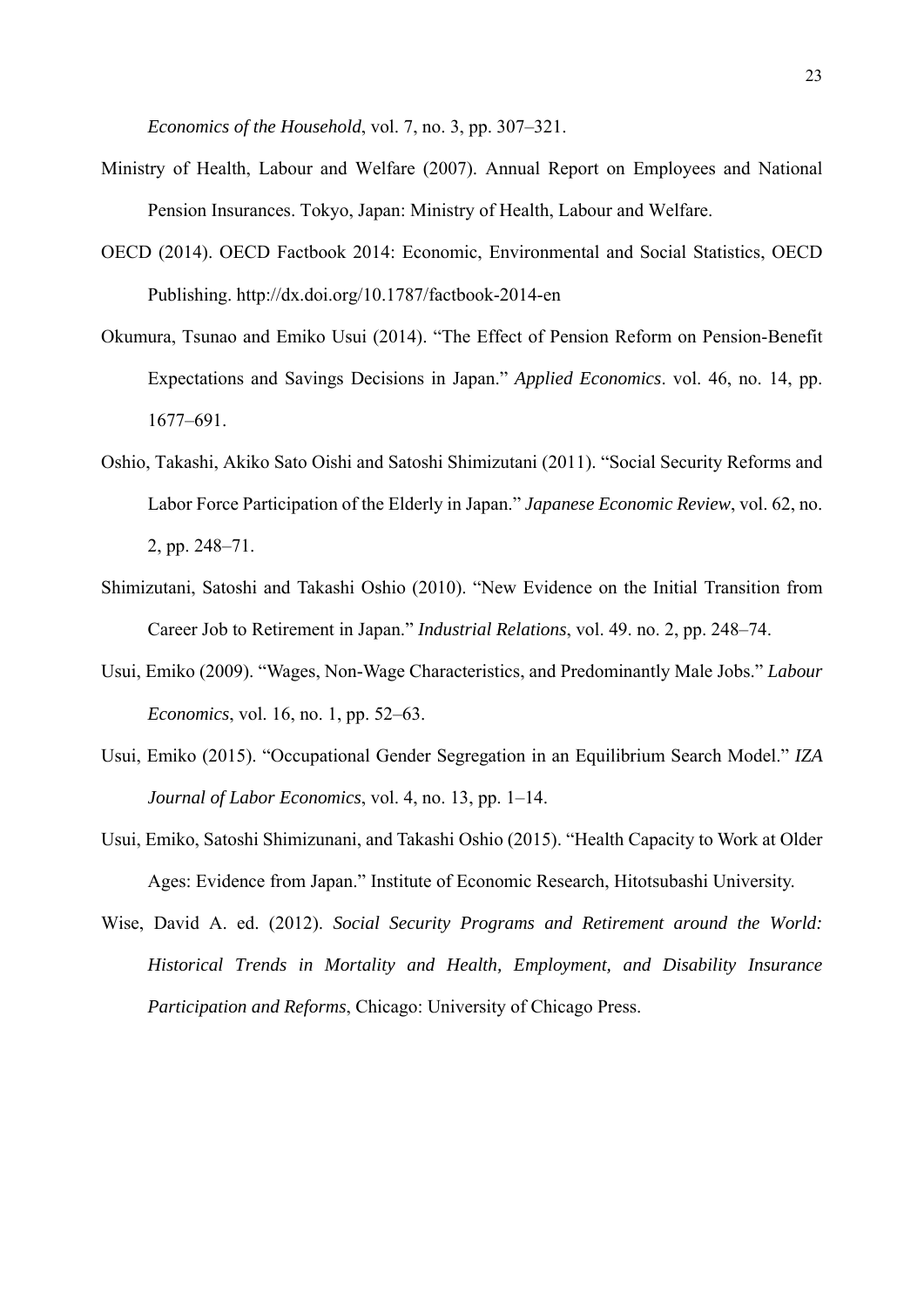



(A) Japanese men who had salaried jobs at age 54

(B) Japanese men who were self-employed at age 54



#### (C) Men in the United States

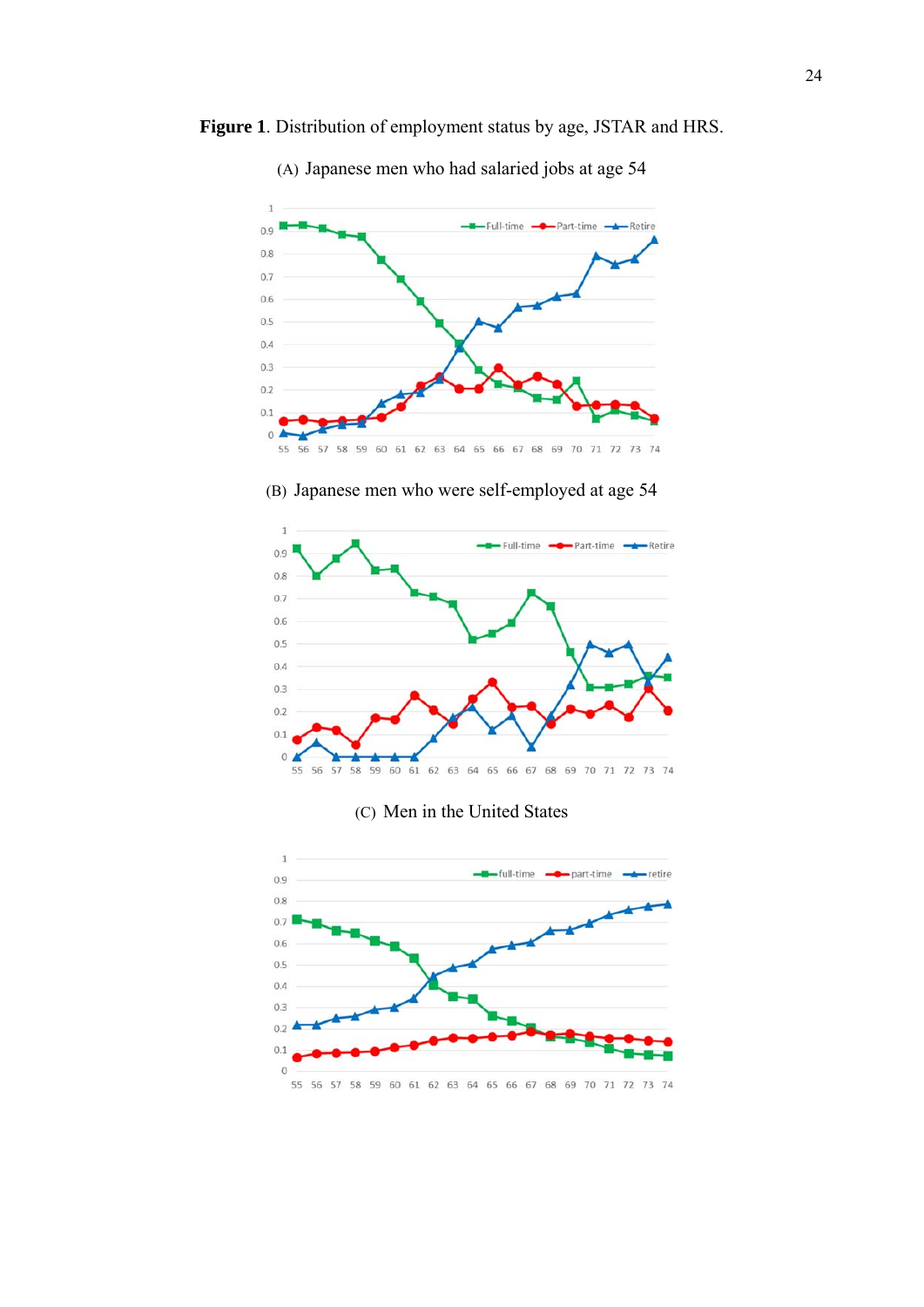|                                       |                              |                | Salaried at age 54 |            | Self-employed at age 54 |       |            |                                           |         |            |           |       |
|---------------------------------------|------------------------------|----------------|--------------------|------------|-------------------------|-------|------------|-------------------------------------------|---------|------------|-----------|-------|
|                                       |                              | <b>Retired</b> |                    |            | <b>Part-time</b>        |       |            | <b>Retired</b>                            |         |            | Part-time |       |
| <b>Variable</b>                       | <b>RRR</b>                   | <b>SE</b>      |                    | <b>RRR</b> | <b>SE</b>               |       | <b>RRR</b> | <b>SE</b>                                 |         | <b>RRR</b> | <b>SE</b> |       |
| Self-assessed health: very good       | 1.443                        | 0.310          | $\star$            | 1.216      | 0.269                   |       | 1.238      | 0.509                                     |         | 1.268      | 0.462     |       |
| Self-assessed health: good            | 1.212                        | 0.233          |                    | 0.988      | 0.206                   |       | 1.684      | 0.646                                     |         | 2.426      | 0.851     | $***$ |
| Self-assessed health: fair or poor    | 1.931                        | 0.518          | $***$              | 0.933      | 0.294                   |       | 2.525      | $1.206$ *                                 |         | 3.859      | 1.762     | $***$ |
| Physical functional limitation: 1     | 0.984                        | 0.280          |                    | 0.554      | 0.214                   |       | 1.825      | 0.897                                     |         | 0.631      | 0.353     |       |
| Physical functional limitation: 2+    | 2.633                        | 0.736          | $***$              | 0.661      | 0.321                   |       | 2.651      | 1.220                                     | $***$   | 1.338      | 0.608     |       |
| Any IADL limitations                  | 1.298                        | 0.428          |                    | 0.623      | 0.343                   |       | 5.879      | 3.869                                     | ***     | 0.691      | 0.743     |       |
| CES-D                                 | 1.028                        | 0.058          |                    | 0.979      | 0.058                   |       | 1.105      | 0.085                                     |         | 0.962      | 0.079     |       |
| Heart disease                         | 0.997                        | 0.245          |                    | 1.120      | 0.299                   |       | 1.323      | 0.489                                     |         | 1.012      | 0.430     |       |
| Lung disease                          | 4.187                        | 2.521          | $***$              | 4.227      | 2.767                   | $***$ | 1.228      | 1.011                                     |         | 1.929      | 2.065     |       |
| Stroke                                | 1.814                        | 0.700          |                    | 0.333      | 0.276                   |       | 6.264      | 4.515                                     | $***$   | 5.653      | 4.368     | $***$ |
| Cancer                                | 0.802                        | 0.254          |                    | 1.066      | 0.433                   |       | 0.263      | 0.191                                     | $\star$ | 0.506      | 0.331     |       |
| Hypertension                          | 1.335                        | $0.228$ *      |                    | 1.987      | 0.365                   | $***$ | 1.391      | 0.415                                     |         | 1.331      | 0.394     |       |
| Arthritis                             | 0.809                        | 0.330          |                    | 0.374      | 0.246                   |       | 1.334      | 0.959                                     |         | 3.812      | 2.418     | $***$ |
| <b>Diabetes</b>                       | 1.231                        | 0.271          |                    | 1.105      | 0.270                   |       | 0.804      | 0.333                                     |         | 0.629      | 0.224     |       |
| Underweight                           | 0.942                        | 0.459          |                    | 3.141      | 1.772                   | $***$ | 1.167      | 1.139                                     |         | 0.304      | 0.302     |       |
| Overweight                            | 0.721                        | $0.131$ *      |                    | 0.808      | 0.152                   |       | 1.530      | 0.490                                     |         | 0.802      | 0.233     |       |
| Obese                                 | 1.325                        | 0.838          |                    | 0.568      | 0.296                   |       | 0.814      | 0.694                                     |         | 2.669      | 2.146     |       |
| Former smoker                         | 1.168                        | 0.245          |                    | 1.148      | 0.259                   |       | 0.927      | 0.335                                     |         | 1.090      | 0.388     |       |
| Current smoker                        | 0.796                        | 0.170          |                    | 0.837      | 0.201                   |       | 0.519      | 0.236                                     |         | 1.159      | 0.455     |       |
| Below high school                     | 0.793                        | 0.165          |                    | 0.925      | 0.204                   |       | 0.907      | 0.313                                     |         | 0.881      | 0.274     |       |
| Some college                          | 0.740                        | 0.281          |                    | 0.509      | 0.229                   |       | 0.360      | 0.261                                     |         | 1.036      | 0.511     |       |
| College                               | 0.820                        | 0.183          |                    | 0.613      | 0.146                   | $***$ | 0.419      | 0.243                                     |         | 0.944      | 0.387     |       |
| Married                               | 0.500                        | 0.148          | $***$              | 1.070      | 0.325                   |       | 0.555      | 0.281                                     |         | 1.814      | 1.074     |       |
| Blue collar job at age 54             | 1.506                        | 0.283          | $***$              | 1.195      | 0.230                   |       | 5.751      | 1.903                                     | ***     | 2.250      | 0.789     | $***$ |
| Low-skilled services at age 54        | 1.990                        | 0.673          | $***$              | 1.621      | 0.660                   |       | 5.904      | 4.746                                     | $***$   | 1.470      | 1.309     |       |
| Pension benefits (actual or expected) | 2.315                        | 0.186          | $***$              | 1.804      | 0.148                   | ***   | 1.166      | 0.319                                     |         | 1.264      | 0.278     |       |
| Probability of survival until age 85  | $^{\star}$<br>0.774<br>0.116 |                |                    |            | 0.999<br>0.155          |       |            | $***$<br>0.453<br>0.131<br>1.056<br>0.249 |         |            |           |       |
| Log pseudolikelihood                  | $-1414.1$                    |                |                    |            |                         |       | $-461.67$  |                                           |         |            |           |       |
| N                                     |                              |                | 1835               |            |                         |       | 658        |                                           |         |            |           |       |

**Table 1.** Multinomial logit estimates of employment status: Men 60–74, JSTAR.

Note: Relative risk ratios are reported. The standard errors are transformed to correspond with the relative risk ratios. The reference group for education is high school education, and that for self-assessed health is excellent health. Regressions include indicators for age, municipality, year, and missing variables. Robust standard errors clustered at the individual level are shown in parentheses.  $^{**}p < 0.01$ ,  $^{**}p < 0.05$ ,  $^{*}p < 0.1$ .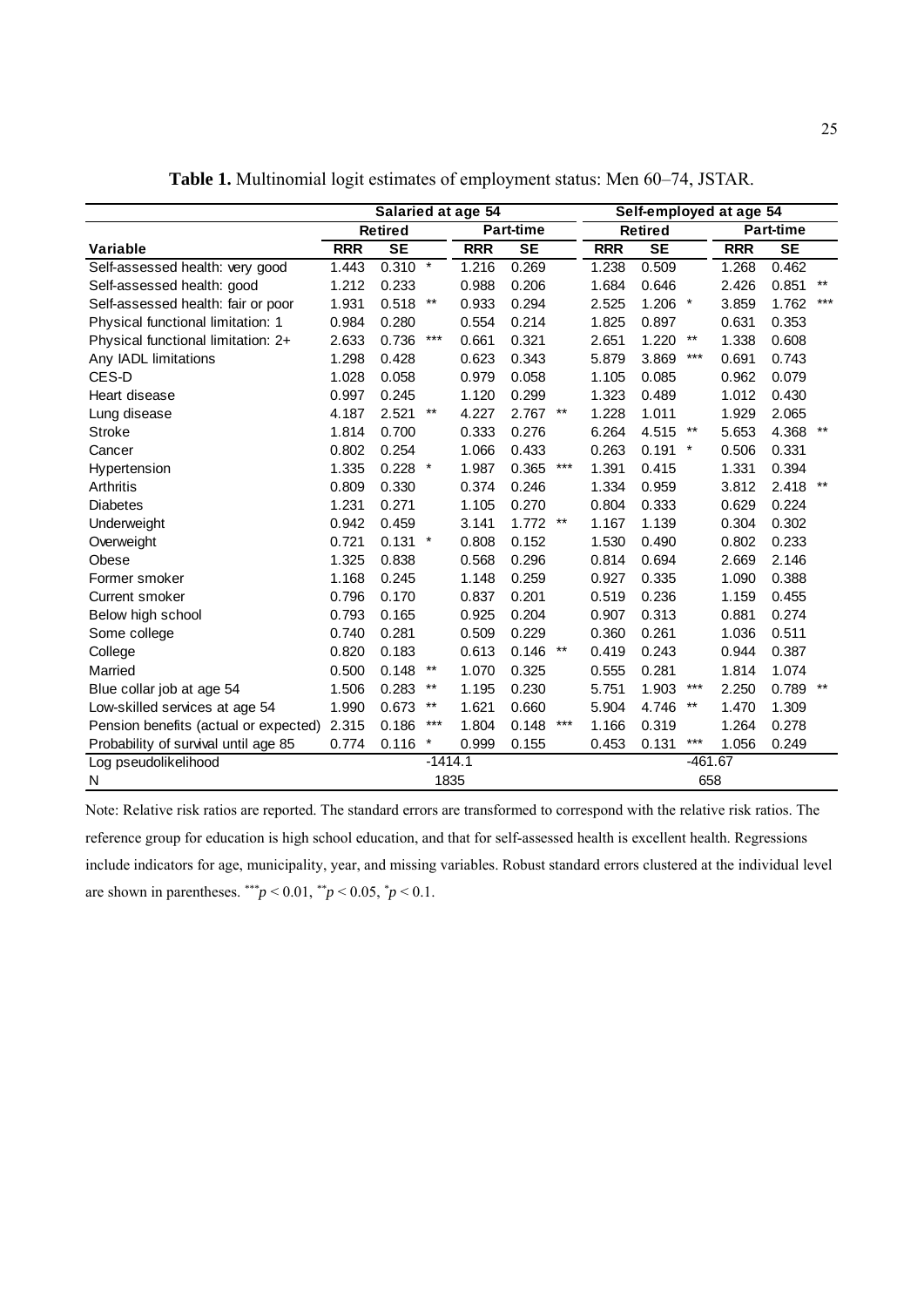|                          | Panel A. JSTAR |                |                  |                    |           |       |            |                |                         |           |  |  |  |  |
|--------------------------|----------------|----------------|------------------|--------------------|-----------|-------|------------|----------------|-------------------------|-----------|--|--|--|--|
|                          |                |                |                  | Salaried at age 54 |           |       |            |                | Self-employed at age 54 |           |  |  |  |  |
| Years since beginning to |                | <b>Retired</b> | <b>Part-time</b> |                    |           |       |            | <b>Retired</b> | <b>Part-time</b>        |           |  |  |  |  |
| receive pension benefits | <b>RRR</b>     | <b>SE</b>      |                  | <b>RRR</b>         | <b>SE</b> |       | <b>RRR</b> | <b>SE</b>      | <b>RRR</b>              | <b>SE</b> |  |  |  |  |
| 0 year                   | 4.816          | l.455          | $***$            | 3.894              | 1.151     | $***$ | 1.114      | 0.666          | 1.852                   | 0.822     |  |  |  |  |
| 1 to 2 years             | 5.556          | 1.973          | $***$            | 4.323              | 1.420     | $***$ | 0.774      | 0.523          | 0.646                   | 0.334     |  |  |  |  |
| 3 to 5 years             | 8.453          | 3.069          | $***$            | 5.600              | 2.154     | $***$ | 1.369      | 1.002          | 1.454                   | 0.749     |  |  |  |  |
| 6 years and over         | 13.64          | 5.673          | $***$            | 9.373              | 4.214     | $***$ | 2.603      | 2.107          | 1.738                   | 1.049     |  |  |  |  |
| Log pseudolikelihood     |                |                | $-1472.6$        |                    |           |       |            |                | $-474.2$                |           |  |  |  |  |
| N                        |                |                | 1881             |                    |           |       |            |                | 689                     |           |  |  |  |  |

| <b>Table 2.</b> Multinomial logit estimates of employment status: Men 60–74, JSTAR and HRS. |  |  |  |
|---------------------------------------------------------------------------------------------|--|--|--|
|                                                                                             |  |  |  |

|                          |            |                |               |            | Panel B. HRS     |       |                |                  |           |            |           |       |  |  |
|--------------------------|------------|----------------|---------------|------------|------------------|-------|----------------|------------------|-----------|------------|-----------|-------|--|--|
|                          |            |                | <b>Whites</b> |            |                  |       | <b>Blacks</b>  |                  |           |            |           |       |  |  |
| Years since beginning to |            | <b>Retired</b> |               |            | <b>Part-time</b> |       | <b>Retired</b> | <b>Part-time</b> |           |            |           |       |  |  |
| receive Social Security  | <b>RRR</b> | <b>SE</b>      |               | <b>RRR</b> | SE               |       | <b>RRR</b>     | <b>SE</b>        |           | <b>RRR</b> | <b>SE</b> |       |  |  |
| 0 year                   | 3.321      | 0.199          | ***           | 2.836      | 0.208            | $***$ | 4.204          | 0.712            | ***       | 3.927      | 0.853     | $***$ |  |  |
| 1 to 2 years             | 3.620      | 0.248          | $***$         | 3.296      | 0.276            | $***$ | 3.173          | 0.567            | $***$     | 1.973      | 0.478     | $***$ |  |  |
| 3 to 5 years             | 3.880      | 0.216          | $***$         | 3.115      | 0.201            | $***$ | 4.536          | 0.624            | $***$     | 3.839      | 0.705     | $***$ |  |  |
| 6 years and over         | 8.344      | 0.699          | $***$         | 3.797      | 0.345            | $***$ | 8.190          | 1.423            | $***$     | 4.866      | 1.071     | $***$ |  |  |
| Log pseudolikelihood     |            |                | -23094.5      |            |                  |       |                |                  | $-3218.5$ |            |           |       |  |  |
| N                        |            |                | 28652         |            |                  |       |                |                  | 4572      |            |           |       |  |  |

Note: Relative risk ratios are reported. The regressions using the JSTAR include various health measures (see footnote 7 for a detailed list of the variables), education, marital status, occupation at age 54, pension coverage, the probability of survival until age 85 divided by life-table probability, age, municipality, survey years, and indicators for missing variables, which are also used in the regression analysis in Table 1. The regressions using the HRS include the same variables used in the analysis using the JSTAR. Robust standard errors clustered at the individual level are shown in parentheses.  $**p < 0.01$ ,  $*p < 0.05$ ,  $p < 0.1$ .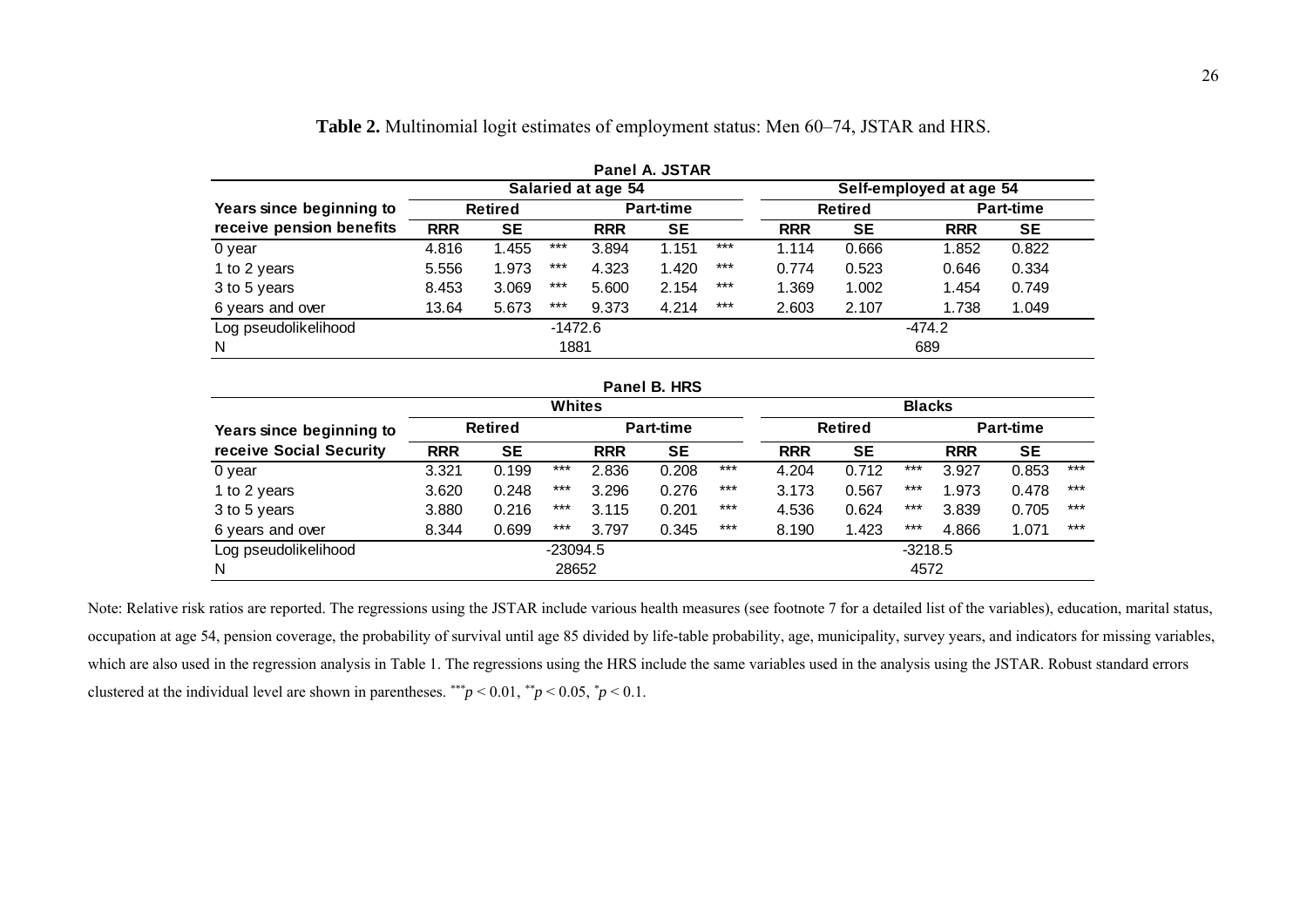|                          |          |                    |       | <b>Hours per Week</b> | Panel A. JSTAR          |          |                    |                         | Weeks per Year |       |
|--------------------------|----------|--------------------|-------|-----------------------|-------------------------|----------|--------------------|-------------------------|----------------|-------|
| Years since beginning to |          | Salaried at age 54 |       |                       | Self-employed at age 54 |          | Salaried at age 54 | Self-employed at age 54 |                |       |
| receive pension benefits | Coef.    | <b>SE</b>          |       | Coef.                 | SE                      | Coef.    | <b>SE</b>          |                         | Coef.          | SE    |
| 0 year                   | $-5.541$ | 1.403              | $***$ | $-0.124$              | 2.875                   | $-2.347$ | 0.816              | $***$                   | $-1.475$       | 1.152 |
| 1 to 2 years             | $-7.932$ | 1.725              | $***$ | 4.709                 | 3.317                   | $-1.386$ | 0.778              | $\ast$                  | 0.305          | 1.049 |
| 3 to 5 years             | $-9.885$ | 2.119              | $***$ | $-1.122$              | 3.861                   | $-1.988$ | 0.970              | $***$                   | $-1.132$       | 1.425 |
| 6 years and over         | $-10.90$ | 2.597              | $***$ | $-3.016$              | 4.515                   | $-0.983$ | 1.249              |                         | $-1.985$       | 1.378 |
| $R^2$                    |          | 0.195              |       |                       | 0.189                   |          | 0.148              |                         |                | 0.153 |
| $\mathsf{N}$             |          | 1026               |       |                       | 522                     |          | 1069               |                         |                | 551   |
|                          |          |                    |       |                       | Panel B. HRS            |          |                    |                         |                |       |

**Table 3.** OLS estimates for hours worked: Men 60–74, JSTAR and HRS.

|                          | Panel B. HRS |           |       |                       |           |       |               |           |       |                |           |       |  |
|--------------------------|--------------|-----------|-------|-----------------------|-----------|-------|---------------|-----------|-------|----------------|-----------|-------|--|
|                          |              |           |       | <b>Hours per Week</b> |           |       |               |           |       | Weeks per Year |           |       |  |
| Years since beginning to | Whites       |           |       | <b>Blacks</b>         |           |       | <b>Whites</b> |           |       | <b>Blacks</b>  |           |       |  |
| receive Social Security  | Coef.        | <b>SE</b> |       | Coef.                 | <b>SE</b> |       | Coef.         | <b>SE</b> |       | Coef.          | <b>SE</b> |       |  |
| 0 year                   | $-6.094$     | 0.659     | $***$ | $-5.057$              | 1.433     | $***$ | $-1.838$      | 0.501     | $***$ | $-3.934$       | .354      | $***$ |  |
| 1 to 2 years             | $-9.225$     | 0.721     | $***$ | $-3.998$              | 1.917     | $***$ | $-2.859$      | 0.554     | $***$ | $-1.893$       | .501      |       |  |
| 3 to 5 years             | $-9.035$     | 0.662     | $***$ | $-7.511$              | 1.488     | $***$ | $-3.763$      | 0.519     | $***$ | $-5.301$       | .260      | $***$ |  |
| 6 years and over         | $-10.29$     | 1.045     | $***$ | $-8.733$              | 2.064     | $***$ | $-5.712$      | 0.795     | $***$ | $-5.191$       | 1.406     | $***$ |  |
| $R^2$                    |              | 0.191     |       |                       | 0.196     |       |               | 0.075     |       |                | 0.100     |       |  |
| N                        |              | 8137      | 1235  |                       |           | 8090  |               |           | 1233  |                |           |       |  |

Note: The regressions using the JSTAR include various health measures, education, marital status, occupation at age 54, pension coverage, the probability of survival until age 85, age, municipalities, survey years, and indicators for missing variables, which are also used in the analysis in Table 1. The regressions using the HRS include the same variables used in the analysis using the JSTAR. The HRS sample is restricted to those who were not self-employed at the time of the interview. Robust standard errors clustered at the individual level are shown in parentheses.  $**p < 0.01$ ,  $*p < 0.05$ ,  $*p < 0.1$ .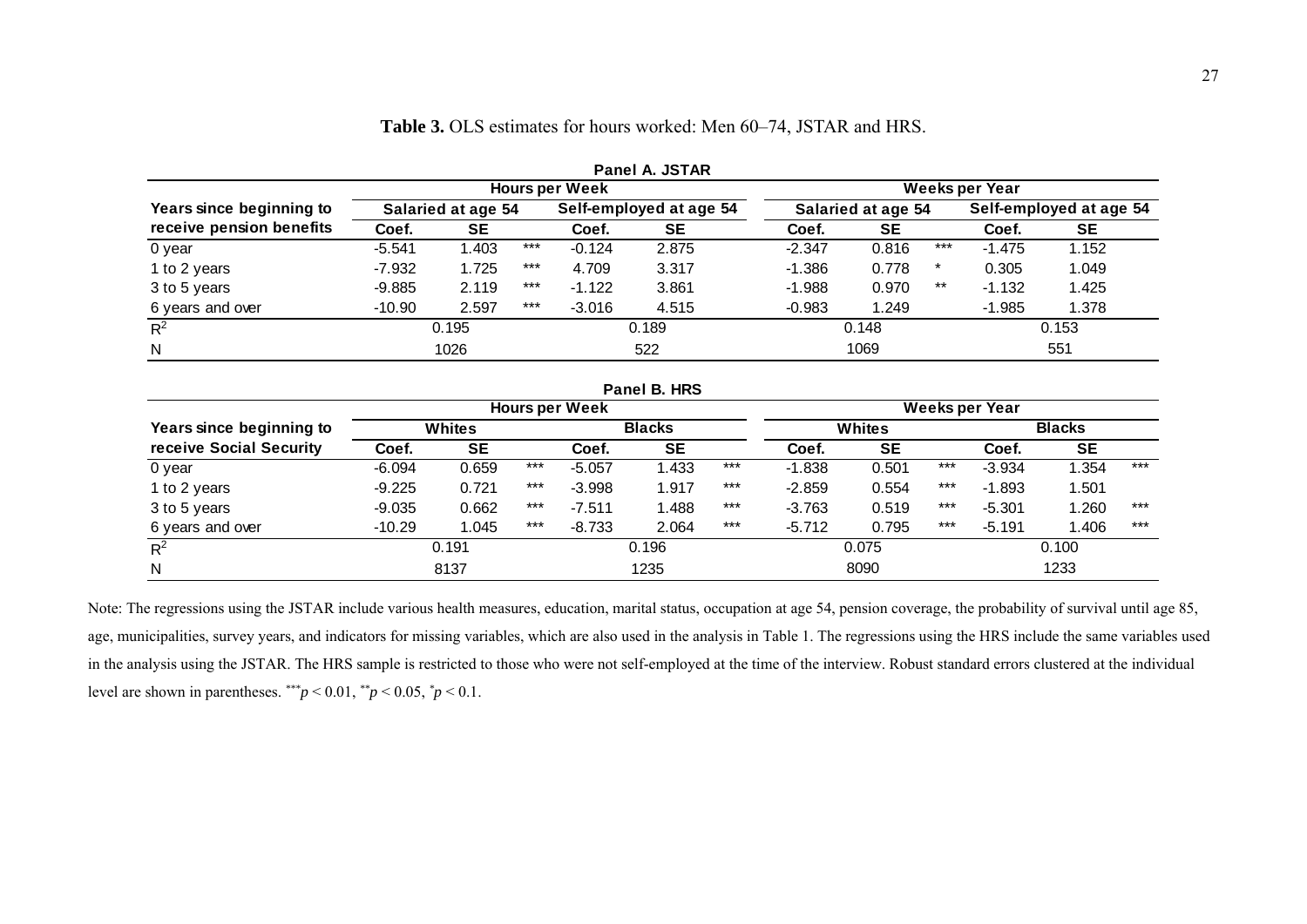|                          | <b>Panel A: JSTAR</b>         |                    |     |       |                         |    |       |                    |     |       |                         |    |  |  |
|--------------------------|-------------------------------|--------------------|-----|-------|-------------------------|----|-------|--------------------|-----|-------|-------------------------|----|--|--|
|                          | Underemployed<br>Overemployed |                    |     |       |                         |    |       |                    |     |       |                         |    |  |  |
| Years since beginning to |                               | Salaried at age 54 |     |       | Self-employed at age 54 |    |       | Salaried at age 54 |     |       | Self-employed at age 54 |    |  |  |
| receive pension benefits | Mean                          | <b>SD</b>          | N   | Mean  | <b>SD</b>               | N  | Mean  | <b>SD</b>          | N   | Mean  | <b>SD</b>               | N  |  |  |
| Before                   | 0.121                         | 0.326              | 199 | 0.051 | 0.220                   | 99 | 0.065 | 0.248              | 199 | 0.061 | 0.240                   | 99 |  |  |
| 0 year                   | 0.119                         | 0.325              | 159 | 0.145 | 0.355                   | 69 | 0.113 | 0.318              | 159 | 0.072 | 0.261                   | 69 |  |  |
| 1 to 2 years             | 0.122                         | 0.329              | 74  | 0.172 | 0.384                   | 29 | 0.081 | 0.275              | 74  | 0.069 | 0.258                   | 29 |  |  |
| 3 to 5 years             | 0.063                         | 0.244              | 64  | 0.073 | 0.264                   | 41 | 0.109 | 0.315              | 64  | 0.073 | 0.264                   | 41 |  |  |
| 6 years and over         | 0.042                         | 0.202              | 95  | 0.119 | 0.326                   | 59 | 0.116 | 0.322              | 95  | 0.051 | 0.222                   | 59 |  |  |

**Table 4.** Summary statistics of overemployment and underemployment: Men 60–74, JSTAR and HRS.

|                          |       |           |      |              | Panel B: HRS  |     |       |           |      |               |               |     |
|--------------------------|-------|-----------|------|--------------|---------------|-----|-------|-----------|------|---------------|---------------|-----|
|                          |       |           |      | Overemployed |               |     |       |           |      | Underemployed |               |     |
| Years since beginning to |       | Whites    |      |              | <b>Blacks</b> |     |       | Whites    |      |               | <b>Blacks</b> |     |
| receive Social Security  | Mean  | <b>SD</b> | N    | Mean         | <b>SD</b>     | N   | Mean  | <b>SD</b> | N    | Mean          | <b>SD</b>     | N   |
| <b>Before</b>            | 0.117 | 0.322     | 3306 | 0.120        | 0.325         | 499 | 0.101 | 0.302     | 3328 | 0.151         | 0.358         | 500 |
| 0 year                   | 0.077 | 0.267     | 457  | 0.078        | 0.270         | 62  | 0.091 | 0.288     | 460  | 0.105         | 0.309         | 61  |
| 1 to 2 years             | 0.057 | 0.233     | 428  | 0.119        | 0.327         | 48  | 0.079 | 0.270     | 430  | 0.040         | 0.197         | 49  |
| 3 to 5 years             | 0.048 | 0.214     | 1093 | 0.028        | 0.165         | 164 | 0.077 | 0.266     | 1096 | 0.062         | 0.241         | 167 |
| 6 years and over         | 0.056 | 0.229     | 1333 | 0.061        | 0.241         | 214 | 0.072 | 0.259     | 1333 | 0.165         | 0.372         | 216 |

Note: The HRS sample is restricted to those who were not self-employed at the time of the interview.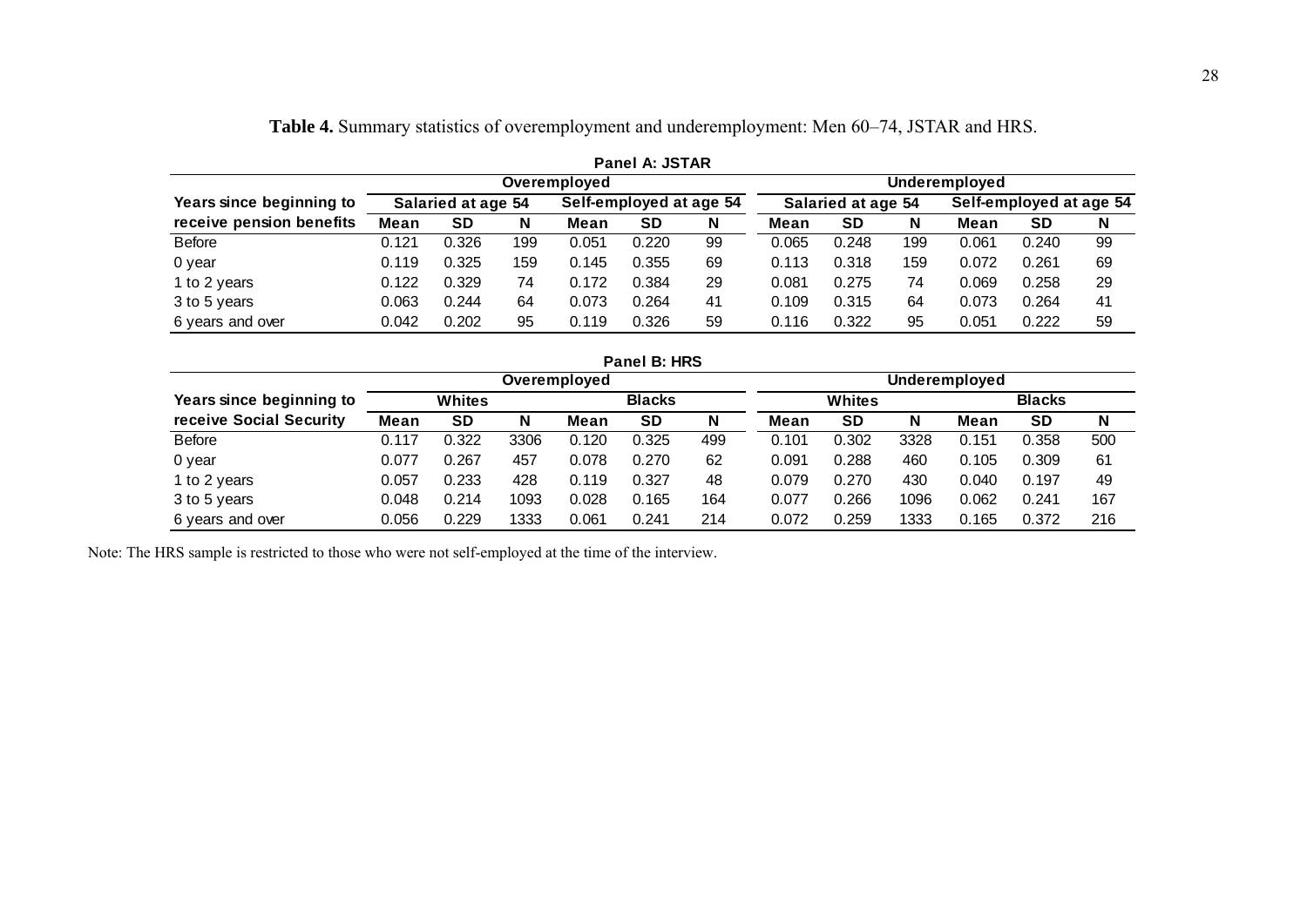|                          |                    |          |         |                         | Panel A. JSTAR |       |                    |          |       |                         |         |  |
|--------------------------|--------------------|----------|---------|-------------------------|----------------|-------|--------------------|----------|-------|-------------------------|---------|--|
|                          |                    |          |         | Overemployed            |                |       |                    |          |       | Underemployed           |         |  |
| Years since beginning to | Salaried at age 54 |          |         | Self-employed at age 54 |                |       | Salaried at age 54 |          |       | Self-employed at age 54 |         |  |
| receive pension benefits | dF/dx              | SE       |         | dF/dx                   | <b>SE</b>      |       | dF/dx              | SE       |       | dF/dx                   | SE      |  |
| 0 year                   | $-0.012$           | 0.023    |         | 0.074                   | 0.032          | $***$ | 0.061              | 0.028    | $***$ | $-0.022$                | 0.020   |  |
| 1 to 2 years             | $-0.013$           | 0.035    |         | 0.086                   | 0.044          | $***$ | 0.018              | 0.039    |       | $-0.0003$               | 0.024   |  |
| 3 to 5 years             | $-0.056$           | 0.047    |         | 0.048                   | 0.044          |       | 0.056              | 0.040    |       | $-0.006$                | 0.027   |  |
| 6 years and over         | $-0.108$           | 0.057    | $\star$ | $-0.005$                | 0.051          |       | 0.049              | 0.051    |       | $-0.002$                | 0.036   |  |
| Log pseudolikelihood     |                    | $-153.0$ |         |                         | $-69.7$        |       |                    | $-151.4$ |       |                         | $-54.1$ |  |
| N                        |                    | 579      |         |                         | 290            |       |                    | 579      |       |                         | 290     |  |

#### **Table 5.** Probit estimates for hours constraints: Men 60–74, JSTAR and HRS.

(Marginal effects at the mean)

|                          |          |               |       |               | Panel B. HRS |  |          |               |               |           |       |
|--------------------------|----------|---------------|-------|---------------|--------------|--|----------|---------------|---------------|-----------|-------|
|                          |          |               |       | Overemployed  |              |  |          |               | Underemployed |           |       |
| Years since beginning to |          | <b>Whites</b> |       | <b>Blacks</b> |              |  |          | <b>Whites</b> | <b>Blacks</b> |           |       |
| receive Social Security  | dF/dx    | <b>SE</b>     |       | dF/dx         | <b>SE</b>    |  | dF/dx    | <b>SE</b>     | dF/dx         | <b>SE</b> |       |
| 0 year                   | 0.0005   | 0.012         |       | $-0.042$      | 0.027        |  | $-0.004$ | 0.013         | $-0.100$      | 0.035     | $***$ |
| 1 to 2 years             | $-0.041$ | 0.014         | $***$ | $-0.018$      | 0.034        |  | $-0.021$ | 0.016         | $-0.140$      | 0.046     | $***$ |
| 3 to 5 years             | $-0.056$ | 0.013         | $***$ | $-0.058$      | 0.034        |  | 0.001    | 0.014         | $-0.132$      | 0.039     | $***$ |
| 6 years and over         | $-0.072$ | 0.017         | $***$ | $-0.051$      | 0.036        |  | $-0.012$ | 0.018         | $-0.038$      | 0.033     |       |
| Log pseudolikelihood     |          | $-2323.8$     |       |               | $-301.2$     |  |          | $-2458.5$     |               | $-413.1$  |       |
| N                        |          | 8122          |       |               | 1146         |  |          | 8162          |               | 1238      |       |

Note: Regressions using the JSTAR include various health measures, education, marital status, occupation at age 54, pension coverage, the probability of survival until age 85, age, municipalities, survey years, and indicators for missing variables, which are also used in the analysis in Table 1. The regressions using the HRS include the same variables used in the analysis using the JSTAR. The HRS sample is restricted to those who were not self-employed at the time of the interview. Robust standard errors clustered at the individual level are shown in parentheses.  $*^{**}p < 0.01$ ,  $*^{*}p < 0.05$ ,  $*p < 0.1$ .